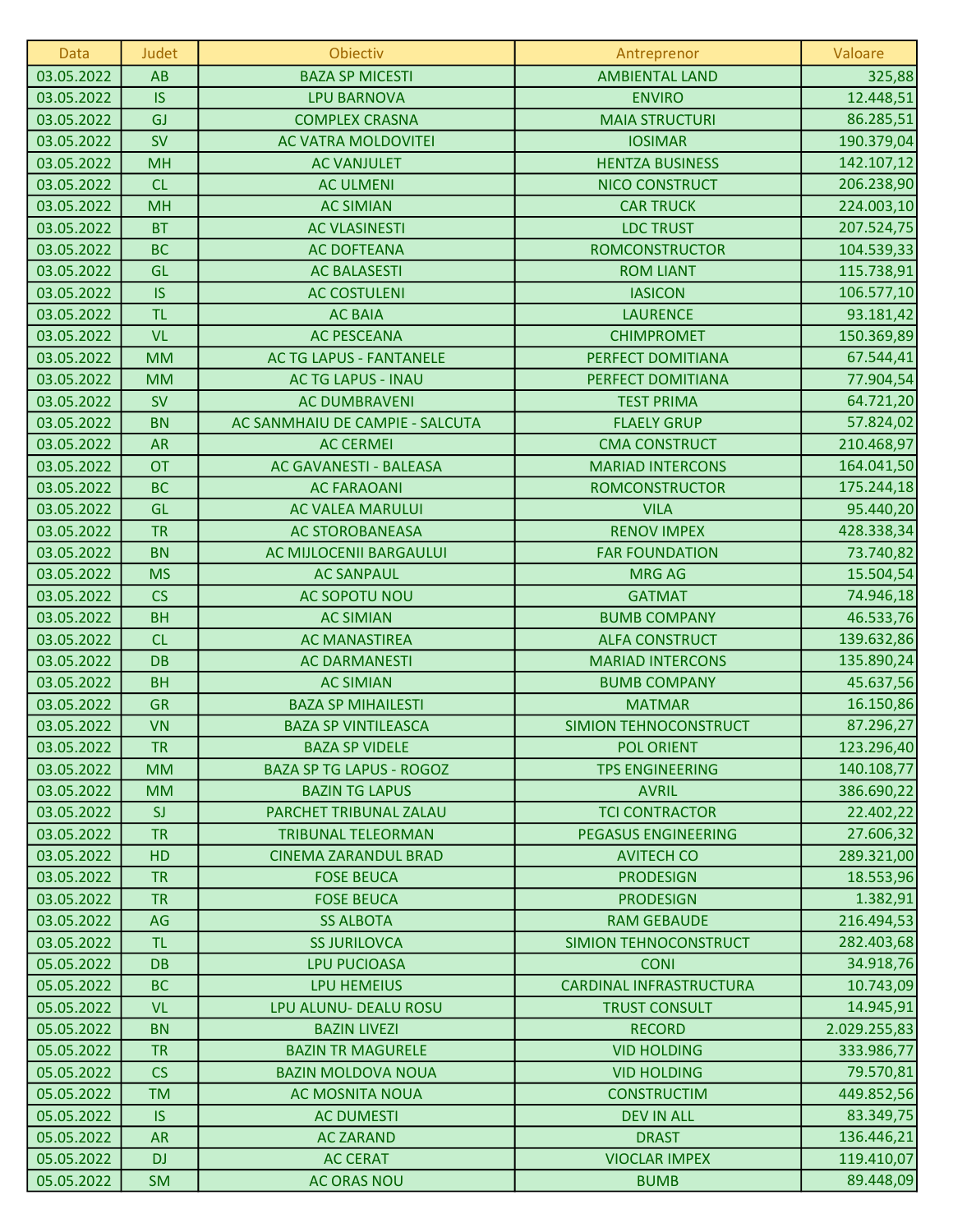| <b>DB</b><br><b>AC BEZDEAD</b><br>05.05.2022<br><b>UNICORN</b><br>18.971,98<br><b>SB</b><br>05.05.2022<br><b>AC SALISTE</b><br><b>CONSTRUCTUS</b><br>8.469,12<br><b>BN</b><br>05.05.2022<br><b>COL L REBREANU BISTRITA</b><br><b>HEALTH SAFETY</b><br>952,00<br>833,00<br><b>BV</b><br>05.05.2022<br><b>BAZA SP ZARNESTI</b><br>Q TEST<br>294.515,70<br>05.05.2022<br><b>BH</b><br><b>BAZA SP MARGHITA</b><br><b>DA VINCI</b><br><b>VS</b><br>313.789,84<br>05.05.2022<br>SIMION TEHNOCONSTRUCT<br><b>BAZA SP HUSI</b><br><b>MSS</b><br>867.805,45<br>05.05.2022<br><b>CAMIN STUD UMF TG MURES</b><br>SIMION TEHNOCONSTRUCT<br>1.190,00<br>05.05.2022<br>SI<br><b>CENTRUL COMUNITAR CHIESD</b><br>Q TEST<br>AB<br>949,62<br>05.05.2022<br>SECTIE PSIHIATRIE ALBA IULIA<br>Q TEST<br><b>BN</b><br>05.05.2022<br><b>BAZA SP PRUNDU BARGAULUI</b><br>904,40<br>Q TEST<br><b>MM</b><br>809,20<br>05.05.2022<br><b>BAZA SP RECEA- MOCIRA</b><br>Q TEST<br><b>BN</b><br>940,10<br>05.05.2022<br><b>COMPLEX SP UNIREA</b><br>Q TEST<br>90,76<br>GJ<br>05.05.2022<br><b>COMPLEX SP CRASNA</b><br><b>MAIA STRUCTURI</b><br>1.000,00<br>05.05.2022<br><b>MM</b><br><b>BAZA SP TG LAPUS</b><br><b>REDIS</b><br>1.011,50<br><b>BN</b><br>05.05.2022<br><b>COMPLEX SP SANGEORZ BAI</b><br>Q TEST<br>904,40<br>05.05.2022<br>AB<br><b>BAZA SP SEBES</b><br>Q TEST<br>05.05.2022<br><b>TM</b><br><b>BAZA SP COSTICA RADULESCU TIMISOARA</b><br>Q TEST<br>1.011,50<br>SI<br>Q TEST<br>1.011,50<br>05.05.2022<br><b>BAZA SP TIP 2 ZALAU</b><br><b>BH</b><br>1.190,00<br>05.05.2022<br><b>BAZA SP TIP 2 STEI</b><br>Q TEST<br><b>BH</b><br><b>BAZA SP TIP 1 ORADEA</b><br>1.011,50<br>05.05.2022<br>Q TEST<br><b>TM</b><br>1.011,50<br>05.05.2022<br><b>BAZA SP SANICOLAU MARE</b><br>Q TEST<br><b>MSS</b><br>607.329,65<br>05.05.2022<br>PIATA AGROALIMENTARA REGHIN<br><b>FAR FOUNDATIONN</b><br>PH<br>123.597,43<br>05.05.2022<br><b>SPITAL URLATI</b><br><b>STORM CONSTRUCT INVEST</b><br><b>BH</b><br>05.05.2022<br><b>SPATII ADM TARCEA</b><br>46.305,24<br><b>BEN CONSTRUCT</b><br>PH<br>05.05.2022<br><b>CAMIN STUD UPG PLOIESTI</b><br><b>COLEN IMPEX</b><br>1.544.918,44<br><b>VL</b><br>05.05.2022<br><b>SS PIETRARI</b><br><b>OVI CONSTRUCTION</b><br>589.095,38<br><b>SM</b><br>05.05.2022<br><b>SS APA</b><br><b>DA VINCI</b><br>296.041,85<br><b>MS</b><br>219.907,62<br>05.05.2022<br><b>SS SANGEORGIU DE PADURE</b><br>SIMION TEHNOCONSTRUCT<br>05.05.2022<br><b>IS</b><br><b>GRUP CONSTRUCTII EST</b><br>17.696,82<br><b>SS VOINESTI</b><br>PH<br>17.911,00<br>05.05.2022<br><b>SS PLOPU</b><br><b>SMB INDUSTRIAL BUILDING</b><br>514.210,39<br>05.05.2022<br><b>DB</b><br><b>SS SOTANGA</b><br><b>HIDRO SALT B-92</b><br>918,00<br>05.05.2022<br><b>MM</b><br><b>SS SATULUNG</b><br><b>REDIS</b><br>740,00<br><b>MM</b><br><b>SS COPALNIC MANASTUR</b><br><b>REDIS</b><br>05.05.2022<br>05.05.2022<br><b>OT</b><br><b>OVI CONSTRUCTION</b><br>672.185,47<br><b>SS SLATIOARA</b><br>05.05.2022<br><b>SCADT</b><br>160.879,34<br><b>GJ</b><br><b>SS CRASNA</b><br>AG<br>05.05.2022<br><b>SS PROBIENI</b><br><b>COLEN IMPEX</b><br>85.680,00<br><b>BH</b><br>272.732,03<br>05.05.2022<br><b>SS TULCA</b><br><b>DA VINCI</b><br>05.05.2022<br><b>BH</b><br><b>SS TOBOLIU</b><br>SIMION TEHNOCONSTRUCT<br>336.466,41<br>ARHONDARIC SI CORP CHILII VANATORI-<br>09.05.2022<br><b>NT</b><br>ARHITECTURA GRAFICA DESIGN<br>38.675,00<br><b>NEAMT</b><br>CS<br>1.190,00<br>09.05.2022<br><b>LPU RAMNA</b><br><b>HEALTH SAFETY ENGINEERING</b><br><b>VL</b><br>2.380,00<br>09.05.2022<br><b>LPU ALUNU</b><br><b>HEALTH SAFETY ENGINEERING</b><br><b>IS</b><br>09.05.2022<br><b>LPU FANTANELE</b><br>13.642,14<br><b>CONSTRUCT</b><br><b>MS</b><br>PROGRESIV DESIGN<br>2.488,85<br>09.05.2022<br><b>LPU ADAMUS</b><br><b>IS</b><br>3.570,00<br>09.05.2022<br><b>LPU BUTEA</b><br><b>CONSANDY SERV</b><br><b>DB</b><br>2.313,88<br>09.05.2022<br>LPU CRANGURILE- PATROAIA VALE<br><b>EURO CONSULT</b><br><b>BC</b><br>8.125,87<br><b>BENY ALEX</b><br>09.05.2022<br><b>LPU MAGIRESTI</b><br>09.05.2022<br><b>BN</b><br><b>AC GALATII BISTRITEI</b><br><b>INSTAL CONSTRUCT NORD</b><br>256.411,27<br>AG<br>47.973,51<br>09.05.2022<br>AC BUDEASA- GALASESTI<br><b>BEST CONSTRUCT</b><br><b>SV</b><br><b>EL INSCON GAZ</b><br>153.788,80<br>09.05.2022<br><b>AC BILCA</b> | <b>Data</b> | <b>Judet</b> | Obiectiv         | Antreprenor                    | Valoare  |
|--------------------------------------------------------------------------------------------------------------------------------------------------------------------------------------------------------------------------------------------------------------------------------------------------------------------------------------------------------------------------------------------------------------------------------------------------------------------------------------------------------------------------------------------------------------------------------------------------------------------------------------------------------------------------------------------------------------------------------------------------------------------------------------------------------------------------------------------------------------------------------------------------------------------------------------------------------------------------------------------------------------------------------------------------------------------------------------------------------------------------------------------------------------------------------------------------------------------------------------------------------------------------------------------------------------------------------------------------------------------------------------------------------------------------------------------------------------------------------------------------------------------------------------------------------------------------------------------------------------------------------------------------------------------------------------------------------------------------------------------------------------------------------------------------------------------------------------------------------------------------------------------------------------------------------------------------------------------------------------------------------------------------------------------------------------------------------------------------------------------------------------------------------------------------------------------------------------------------------------------------------------------------------------------------------------------------------------------------------------------------------------------------------------------------------------------------------------------------------------------------------------------------------------------------------------------------------------------------------------------------------------------------------------------------------------------------------------------------------------------------------------------------------------------------------------------------------------------------------------------------------------------------------------------------------------------------------------------------------------------------------------------------------------------------------------------------------------------------------------------------------------------------------------------------------------------------------------------------------------------------------------------------------------------------------------------------------------------------------------------------------------------------------------------------------------------------------------------------------------------------------------------------------------------------------------------------------------------------------------------------------------------------------------------------------------------------------------------------------------------------------------------------------------------------------------------------------------------------------------------------------------------------------------------------------------------------------------------------------------------------------------------------------------------------------------------------------------------------------------------------------------------------------------------------------------------------------------------------------------------------------------------------------------------------------------------------------------------------------------|-------------|--------------|------------------|--------------------------------|----------|
|                                                                                                                                                                                                                                                                                                                                                                                                                                                                                                                                                                                                                                                                                                                                                                                                                                                                                                                                                                                                                                                                                                                                                                                                                                                                                                                                                                                                                                                                                                                                                                                                                                                                                                                                                                                                                                                                                                                                                                                                                                                                                                                                                                                                                                                                                                                                                                                                                                                                                                                                                                                                                                                                                                                                                                                                                                                                                                                                                                                                                                                                                                                                                                                                                                                                                                                                                                                                                                                                                                                                                                                                                                                                                                                                                                                                                                                                                                                                                                                                                                                                                                                                                                                                                                                                                                                                                              |             |              |                  |                                |          |
|                                                                                                                                                                                                                                                                                                                                                                                                                                                                                                                                                                                                                                                                                                                                                                                                                                                                                                                                                                                                                                                                                                                                                                                                                                                                                                                                                                                                                                                                                                                                                                                                                                                                                                                                                                                                                                                                                                                                                                                                                                                                                                                                                                                                                                                                                                                                                                                                                                                                                                                                                                                                                                                                                                                                                                                                                                                                                                                                                                                                                                                                                                                                                                                                                                                                                                                                                                                                                                                                                                                                                                                                                                                                                                                                                                                                                                                                                                                                                                                                                                                                                                                                                                                                                                                                                                                                                              |             |              |                  |                                |          |
|                                                                                                                                                                                                                                                                                                                                                                                                                                                                                                                                                                                                                                                                                                                                                                                                                                                                                                                                                                                                                                                                                                                                                                                                                                                                                                                                                                                                                                                                                                                                                                                                                                                                                                                                                                                                                                                                                                                                                                                                                                                                                                                                                                                                                                                                                                                                                                                                                                                                                                                                                                                                                                                                                                                                                                                                                                                                                                                                                                                                                                                                                                                                                                                                                                                                                                                                                                                                                                                                                                                                                                                                                                                                                                                                                                                                                                                                                                                                                                                                                                                                                                                                                                                                                                                                                                                                                              |             |              |                  |                                |          |
|                                                                                                                                                                                                                                                                                                                                                                                                                                                                                                                                                                                                                                                                                                                                                                                                                                                                                                                                                                                                                                                                                                                                                                                                                                                                                                                                                                                                                                                                                                                                                                                                                                                                                                                                                                                                                                                                                                                                                                                                                                                                                                                                                                                                                                                                                                                                                                                                                                                                                                                                                                                                                                                                                                                                                                                                                                                                                                                                                                                                                                                                                                                                                                                                                                                                                                                                                                                                                                                                                                                                                                                                                                                                                                                                                                                                                                                                                                                                                                                                                                                                                                                                                                                                                                                                                                                                                              |             |              |                  |                                |          |
|                                                                                                                                                                                                                                                                                                                                                                                                                                                                                                                                                                                                                                                                                                                                                                                                                                                                                                                                                                                                                                                                                                                                                                                                                                                                                                                                                                                                                                                                                                                                                                                                                                                                                                                                                                                                                                                                                                                                                                                                                                                                                                                                                                                                                                                                                                                                                                                                                                                                                                                                                                                                                                                                                                                                                                                                                                                                                                                                                                                                                                                                                                                                                                                                                                                                                                                                                                                                                                                                                                                                                                                                                                                                                                                                                                                                                                                                                                                                                                                                                                                                                                                                                                                                                                                                                                                                                              |             |              |                  |                                |          |
|                                                                                                                                                                                                                                                                                                                                                                                                                                                                                                                                                                                                                                                                                                                                                                                                                                                                                                                                                                                                                                                                                                                                                                                                                                                                                                                                                                                                                                                                                                                                                                                                                                                                                                                                                                                                                                                                                                                                                                                                                                                                                                                                                                                                                                                                                                                                                                                                                                                                                                                                                                                                                                                                                                                                                                                                                                                                                                                                                                                                                                                                                                                                                                                                                                                                                                                                                                                                                                                                                                                                                                                                                                                                                                                                                                                                                                                                                                                                                                                                                                                                                                                                                                                                                                                                                                                                                              |             |              |                  |                                |          |
|                                                                                                                                                                                                                                                                                                                                                                                                                                                                                                                                                                                                                                                                                                                                                                                                                                                                                                                                                                                                                                                                                                                                                                                                                                                                                                                                                                                                                                                                                                                                                                                                                                                                                                                                                                                                                                                                                                                                                                                                                                                                                                                                                                                                                                                                                                                                                                                                                                                                                                                                                                                                                                                                                                                                                                                                                                                                                                                                                                                                                                                                                                                                                                                                                                                                                                                                                                                                                                                                                                                                                                                                                                                                                                                                                                                                                                                                                                                                                                                                                                                                                                                                                                                                                                                                                                                                                              |             |              |                  |                                |          |
|                                                                                                                                                                                                                                                                                                                                                                                                                                                                                                                                                                                                                                                                                                                                                                                                                                                                                                                                                                                                                                                                                                                                                                                                                                                                                                                                                                                                                                                                                                                                                                                                                                                                                                                                                                                                                                                                                                                                                                                                                                                                                                                                                                                                                                                                                                                                                                                                                                                                                                                                                                                                                                                                                                                                                                                                                                                                                                                                                                                                                                                                                                                                                                                                                                                                                                                                                                                                                                                                                                                                                                                                                                                                                                                                                                                                                                                                                                                                                                                                                                                                                                                                                                                                                                                                                                                                                              |             |              |                  |                                |          |
|                                                                                                                                                                                                                                                                                                                                                                                                                                                                                                                                                                                                                                                                                                                                                                                                                                                                                                                                                                                                                                                                                                                                                                                                                                                                                                                                                                                                                                                                                                                                                                                                                                                                                                                                                                                                                                                                                                                                                                                                                                                                                                                                                                                                                                                                                                                                                                                                                                                                                                                                                                                                                                                                                                                                                                                                                                                                                                                                                                                                                                                                                                                                                                                                                                                                                                                                                                                                                                                                                                                                                                                                                                                                                                                                                                                                                                                                                                                                                                                                                                                                                                                                                                                                                                                                                                                                                              |             |              |                  |                                |          |
|                                                                                                                                                                                                                                                                                                                                                                                                                                                                                                                                                                                                                                                                                                                                                                                                                                                                                                                                                                                                                                                                                                                                                                                                                                                                                                                                                                                                                                                                                                                                                                                                                                                                                                                                                                                                                                                                                                                                                                                                                                                                                                                                                                                                                                                                                                                                                                                                                                                                                                                                                                                                                                                                                                                                                                                                                                                                                                                                                                                                                                                                                                                                                                                                                                                                                                                                                                                                                                                                                                                                                                                                                                                                                                                                                                                                                                                                                                                                                                                                                                                                                                                                                                                                                                                                                                                                                              |             |              |                  |                                |          |
|                                                                                                                                                                                                                                                                                                                                                                                                                                                                                                                                                                                                                                                                                                                                                                                                                                                                                                                                                                                                                                                                                                                                                                                                                                                                                                                                                                                                                                                                                                                                                                                                                                                                                                                                                                                                                                                                                                                                                                                                                                                                                                                                                                                                                                                                                                                                                                                                                                                                                                                                                                                                                                                                                                                                                                                                                                                                                                                                                                                                                                                                                                                                                                                                                                                                                                                                                                                                                                                                                                                                                                                                                                                                                                                                                                                                                                                                                                                                                                                                                                                                                                                                                                                                                                                                                                                                                              |             |              |                  |                                |          |
|                                                                                                                                                                                                                                                                                                                                                                                                                                                                                                                                                                                                                                                                                                                                                                                                                                                                                                                                                                                                                                                                                                                                                                                                                                                                                                                                                                                                                                                                                                                                                                                                                                                                                                                                                                                                                                                                                                                                                                                                                                                                                                                                                                                                                                                                                                                                                                                                                                                                                                                                                                                                                                                                                                                                                                                                                                                                                                                                                                                                                                                                                                                                                                                                                                                                                                                                                                                                                                                                                                                                                                                                                                                                                                                                                                                                                                                                                                                                                                                                                                                                                                                                                                                                                                                                                                                                                              |             |              |                  |                                |          |
|                                                                                                                                                                                                                                                                                                                                                                                                                                                                                                                                                                                                                                                                                                                                                                                                                                                                                                                                                                                                                                                                                                                                                                                                                                                                                                                                                                                                                                                                                                                                                                                                                                                                                                                                                                                                                                                                                                                                                                                                                                                                                                                                                                                                                                                                                                                                                                                                                                                                                                                                                                                                                                                                                                                                                                                                                                                                                                                                                                                                                                                                                                                                                                                                                                                                                                                                                                                                                                                                                                                                                                                                                                                                                                                                                                                                                                                                                                                                                                                                                                                                                                                                                                                                                                                                                                                                                              |             |              |                  |                                |          |
|                                                                                                                                                                                                                                                                                                                                                                                                                                                                                                                                                                                                                                                                                                                                                                                                                                                                                                                                                                                                                                                                                                                                                                                                                                                                                                                                                                                                                                                                                                                                                                                                                                                                                                                                                                                                                                                                                                                                                                                                                                                                                                                                                                                                                                                                                                                                                                                                                                                                                                                                                                                                                                                                                                                                                                                                                                                                                                                                                                                                                                                                                                                                                                                                                                                                                                                                                                                                                                                                                                                                                                                                                                                                                                                                                                                                                                                                                                                                                                                                                                                                                                                                                                                                                                                                                                                                                              |             |              |                  |                                |          |
|                                                                                                                                                                                                                                                                                                                                                                                                                                                                                                                                                                                                                                                                                                                                                                                                                                                                                                                                                                                                                                                                                                                                                                                                                                                                                                                                                                                                                                                                                                                                                                                                                                                                                                                                                                                                                                                                                                                                                                                                                                                                                                                                                                                                                                                                                                                                                                                                                                                                                                                                                                                                                                                                                                                                                                                                                                                                                                                                                                                                                                                                                                                                                                                                                                                                                                                                                                                                                                                                                                                                                                                                                                                                                                                                                                                                                                                                                                                                                                                                                                                                                                                                                                                                                                                                                                                                                              |             |              |                  |                                |          |
|                                                                                                                                                                                                                                                                                                                                                                                                                                                                                                                                                                                                                                                                                                                                                                                                                                                                                                                                                                                                                                                                                                                                                                                                                                                                                                                                                                                                                                                                                                                                                                                                                                                                                                                                                                                                                                                                                                                                                                                                                                                                                                                                                                                                                                                                                                                                                                                                                                                                                                                                                                                                                                                                                                                                                                                                                                                                                                                                                                                                                                                                                                                                                                                                                                                                                                                                                                                                                                                                                                                                                                                                                                                                                                                                                                                                                                                                                                                                                                                                                                                                                                                                                                                                                                                                                                                                                              |             |              |                  |                                |          |
|                                                                                                                                                                                                                                                                                                                                                                                                                                                                                                                                                                                                                                                                                                                                                                                                                                                                                                                                                                                                                                                                                                                                                                                                                                                                                                                                                                                                                                                                                                                                                                                                                                                                                                                                                                                                                                                                                                                                                                                                                                                                                                                                                                                                                                                                                                                                                                                                                                                                                                                                                                                                                                                                                                                                                                                                                                                                                                                                                                                                                                                                                                                                                                                                                                                                                                                                                                                                                                                                                                                                                                                                                                                                                                                                                                                                                                                                                                                                                                                                                                                                                                                                                                                                                                                                                                                                                              |             |              |                  |                                |          |
|                                                                                                                                                                                                                                                                                                                                                                                                                                                                                                                                                                                                                                                                                                                                                                                                                                                                                                                                                                                                                                                                                                                                                                                                                                                                                                                                                                                                                                                                                                                                                                                                                                                                                                                                                                                                                                                                                                                                                                                                                                                                                                                                                                                                                                                                                                                                                                                                                                                                                                                                                                                                                                                                                                                                                                                                                                                                                                                                                                                                                                                                                                                                                                                                                                                                                                                                                                                                                                                                                                                                                                                                                                                                                                                                                                                                                                                                                                                                                                                                                                                                                                                                                                                                                                                                                                                                                              |             |              |                  |                                |          |
|                                                                                                                                                                                                                                                                                                                                                                                                                                                                                                                                                                                                                                                                                                                                                                                                                                                                                                                                                                                                                                                                                                                                                                                                                                                                                                                                                                                                                                                                                                                                                                                                                                                                                                                                                                                                                                                                                                                                                                                                                                                                                                                                                                                                                                                                                                                                                                                                                                                                                                                                                                                                                                                                                                                                                                                                                                                                                                                                                                                                                                                                                                                                                                                                                                                                                                                                                                                                                                                                                                                                                                                                                                                                                                                                                                                                                                                                                                                                                                                                                                                                                                                                                                                                                                                                                                                                                              |             |              |                  |                                |          |
|                                                                                                                                                                                                                                                                                                                                                                                                                                                                                                                                                                                                                                                                                                                                                                                                                                                                                                                                                                                                                                                                                                                                                                                                                                                                                                                                                                                                                                                                                                                                                                                                                                                                                                                                                                                                                                                                                                                                                                                                                                                                                                                                                                                                                                                                                                                                                                                                                                                                                                                                                                                                                                                                                                                                                                                                                                                                                                                                                                                                                                                                                                                                                                                                                                                                                                                                                                                                                                                                                                                                                                                                                                                                                                                                                                                                                                                                                                                                                                                                                                                                                                                                                                                                                                                                                                                                                              |             |              |                  |                                |          |
|                                                                                                                                                                                                                                                                                                                                                                                                                                                                                                                                                                                                                                                                                                                                                                                                                                                                                                                                                                                                                                                                                                                                                                                                                                                                                                                                                                                                                                                                                                                                                                                                                                                                                                                                                                                                                                                                                                                                                                                                                                                                                                                                                                                                                                                                                                                                                                                                                                                                                                                                                                                                                                                                                                                                                                                                                                                                                                                                                                                                                                                                                                                                                                                                                                                                                                                                                                                                                                                                                                                                                                                                                                                                                                                                                                                                                                                                                                                                                                                                                                                                                                                                                                                                                                                                                                                                                              |             |              |                  |                                |          |
|                                                                                                                                                                                                                                                                                                                                                                                                                                                                                                                                                                                                                                                                                                                                                                                                                                                                                                                                                                                                                                                                                                                                                                                                                                                                                                                                                                                                                                                                                                                                                                                                                                                                                                                                                                                                                                                                                                                                                                                                                                                                                                                                                                                                                                                                                                                                                                                                                                                                                                                                                                                                                                                                                                                                                                                                                                                                                                                                                                                                                                                                                                                                                                                                                                                                                                                                                                                                                                                                                                                                                                                                                                                                                                                                                                                                                                                                                                                                                                                                                                                                                                                                                                                                                                                                                                                                                              |             |              |                  |                                |          |
|                                                                                                                                                                                                                                                                                                                                                                                                                                                                                                                                                                                                                                                                                                                                                                                                                                                                                                                                                                                                                                                                                                                                                                                                                                                                                                                                                                                                                                                                                                                                                                                                                                                                                                                                                                                                                                                                                                                                                                                                                                                                                                                                                                                                                                                                                                                                                                                                                                                                                                                                                                                                                                                                                                                                                                                                                                                                                                                                                                                                                                                                                                                                                                                                                                                                                                                                                                                                                                                                                                                                                                                                                                                                                                                                                                                                                                                                                                                                                                                                                                                                                                                                                                                                                                                                                                                                                              |             |              |                  |                                |          |
|                                                                                                                                                                                                                                                                                                                                                                                                                                                                                                                                                                                                                                                                                                                                                                                                                                                                                                                                                                                                                                                                                                                                                                                                                                                                                                                                                                                                                                                                                                                                                                                                                                                                                                                                                                                                                                                                                                                                                                                                                                                                                                                                                                                                                                                                                                                                                                                                                                                                                                                                                                                                                                                                                                                                                                                                                                                                                                                                                                                                                                                                                                                                                                                                                                                                                                                                                                                                                                                                                                                                                                                                                                                                                                                                                                                                                                                                                                                                                                                                                                                                                                                                                                                                                                                                                                                                                              |             |              |                  |                                |          |
|                                                                                                                                                                                                                                                                                                                                                                                                                                                                                                                                                                                                                                                                                                                                                                                                                                                                                                                                                                                                                                                                                                                                                                                                                                                                                                                                                                                                                                                                                                                                                                                                                                                                                                                                                                                                                                                                                                                                                                                                                                                                                                                                                                                                                                                                                                                                                                                                                                                                                                                                                                                                                                                                                                                                                                                                                                                                                                                                                                                                                                                                                                                                                                                                                                                                                                                                                                                                                                                                                                                                                                                                                                                                                                                                                                                                                                                                                                                                                                                                                                                                                                                                                                                                                                                                                                                                                              |             |              |                  |                                |          |
|                                                                                                                                                                                                                                                                                                                                                                                                                                                                                                                                                                                                                                                                                                                                                                                                                                                                                                                                                                                                                                                                                                                                                                                                                                                                                                                                                                                                                                                                                                                                                                                                                                                                                                                                                                                                                                                                                                                                                                                                                                                                                                                                                                                                                                                                                                                                                                                                                                                                                                                                                                                                                                                                                                                                                                                                                                                                                                                                                                                                                                                                                                                                                                                                                                                                                                                                                                                                                                                                                                                                                                                                                                                                                                                                                                                                                                                                                                                                                                                                                                                                                                                                                                                                                                                                                                                                                              |             |              |                  |                                |          |
|                                                                                                                                                                                                                                                                                                                                                                                                                                                                                                                                                                                                                                                                                                                                                                                                                                                                                                                                                                                                                                                                                                                                                                                                                                                                                                                                                                                                                                                                                                                                                                                                                                                                                                                                                                                                                                                                                                                                                                                                                                                                                                                                                                                                                                                                                                                                                                                                                                                                                                                                                                                                                                                                                                                                                                                                                                                                                                                                                                                                                                                                                                                                                                                                                                                                                                                                                                                                                                                                                                                                                                                                                                                                                                                                                                                                                                                                                                                                                                                                                                                                                                                                                                                                                                                                                                                                                              |             |              |                  |                                |          |
|                                                                                                                                                                                                                                                                                                                                                                                                                                                                                                                                                                                                                                                                                                                                                                                                                                                                                                                                                                                                                                                                                                                                                                                                                                                                                                                                                                                                                                                                                                                                                                                                                                                                                                                                                                                                                                                                                                                                                                                                                                                                                                                                                                                                                                                                                                                                                                                                                                                                                                                                                                                                                                                                                                                                                                                                                                                                                                                                                                                                                                                                                                                                                                                                                                                                                                                                                                                                                                                                                                                                                                                                                                                                                                                                                                                                                                                                                                                                                                                                                                                                                                                                                                                                                                                                                                                                                              |             |              |                  |                                |          |
|                                                                                                                                                                                                                                                                                                                                                                                                                                                                                                                                                                                                                                                                                                                                                                                                                                                                                                                                                                                                                                                                                                                                                                                                                                                                                                                                                                                                                                                                                                                                                                                                                                                                                                                                                                                                                                                                                                                                                                                                                                                                                                                                                                                                                                                                                                                                                                                                                                                                                                                                                                                                                                                                                                                                                                                                                                                                                                                                                                                                                                                                                                                                                                                                                                                                                                                                                                                                                                                                                                                                                                                                                                                                                                                                                                                                                                                                                                                                                                                                                                                                                                                                                                                                                                                                                                                                                              |             |              |                  |                                |          |
|                                                                                                                                                                                                                                                                                                                                                                                                                                                                                                                                                                                                                                                                                                                                                                                                                                                                                                                                                                                                                                                                                                                                                                                                                                                                                                                                                                                                                                                                                                                                                                                                                                                                                                                                                                                                                                                                                                                                                                                                                                                                                                                                                                                                                                                                                                                                                                                                                                                                                                                                                                                                                                                                                                                                                                                                                                                                                                                                                                                                                                                                                                                                                                                                                                                                                                                                                                                                                                                                                                                                                                                                                                                                                                                                                                                                                                                                                                                                                                                                                                                                                                                                                                                                                                                                                                                                                              |             |              |                  |                                |          |
|                                                                                                                                                                                                                                                                                                                                                                                                                                                                                                                                                                                                                                                                                                                                                                                                                                                                                                                                                                                                                                                                                                                                                                                                                                                                                                                                                                                                                                                                                                                                                                                                                                                                                                                                                                                                                                                                                                                                                                                                                                                                                                                                                                                                                                                                                                                                                                                                                                                                                                                                                                                                                                                                                                                                                                                                                                                                                                                                                                                                                                                                                                                                                                                                                                                                                                                                                                                                                                                                                                                                                                                                                                                                                                                                                                                                                                                                                                                                                                                                                                                                                                                                                                                                                                                                                                                                                              |             |              |                  |                                |          |
|                                                                                                                                                                                                                                                                                                                                                                                                                                                                                                                                                                                                                                                                                                                                                                                                                                                                                                                                                                                                                                                                                                                                                                                                                                                                                                                                                                                                                                                                                                                                                                                                                                                                                                                                                                                                                                                                                                                                                                                                                                                                                                                                                                                                                                                                                                                                                                                                                                                                                                                                                                                                                                                                                                                                                                                                                                                                                                                                                                                                                                                                                                                                                                                                                                                                                                                                                                                                                                                                                                                                                                                                                                                                                                                                                                                                                                                                                                                                                                                                                                                                                                                                                                                                                                                                                                                                                              |             |              |                  |                                |          |
|                                                                                                                                                                                                                                                                                                                                                                                                                                                                                                                                                                                                                                                                                                                                                                                                                                                                                                                                                                                                                                                                                                                                                                                                                                                                                                                                                                                                                                                                                                                                                                                                                                                                                                                                                                                                                                                                                                                                                                                                                                                                                                                                                                                                                                                                                                                                                                                                                                                                                                                                                                                                                                                                                                                                                                                                                                                                                                                                                                                                                                                                                                                                                                                                                                                                                                                                                                                                                                                                                                                                                                                                                                                                                                                                                                                                                                                                                                                                                                                                                                                                                                                                                                                                                                                                                                                                                              |             |              |                  |                                |          |
|                                                                                                                                                                                                                                                                                                                                                                                                                                                                                                                                                                                                                                                                                                                                                                                                                                                                                                                                                                                                                                                                                                                                                                                                                                                                                                                                                                                                                                                                                                                                                                                                                                                                                                                                                                                                                                                                                                                                                                                                                                                                                                                                                                                                                                                                                                                                                                                                                                                                                                                                                                                                                                                                                                                                                                                                                                                                                                                                                                                                                                                                                                                                                                                                                                                                                                                                                                                                                                                                                                                                                                                                                                                                                                                                                                                                                                                                                                                                                                                                                                                                                                                                                                                                                                                                                                                                                              |             |              |                  |                                |          |
|                                                                                                                                                                                                                                                                                                                                                                                                                                                                                                                                                                                                                                                                                                                                                                                                                                                                                                                                                                                                                                                                                                                                                                                                                                                                                                                                                                                                                                                                                                                                                                                                                                                                                                                                                                                                                                                                                                                                                                                                                                                                                                                                                                                                                                                                                                                                                                                                                                                                                                                                                                                                                                                                                                                                                                                                                                                                                                                                                                                                                                                                                                                                                                                                                                                                                                                                                                                                                                                                                                                                                                                                                                                                                                                                                                                                                                                                                                                                                                                                                                                                                                                                                                                                                                                                                                                                                              |             |              |                  |                                |          |
|                                                                                                                                                                                                                                                                                                                                                                                                                                                                                                                                                                                                                                                                                                                                                                                                                                                                                                                                                                                                                                                                                                                                                                                                                                                                                                                                                                                                                                                                                                                                                                                                                                                                                                                                                                                                                                                                                                                                                                                                                                                                                                                                                                                                                                                                                                                                                                                                                                                                                                                                                                                                                                                                                                                                                                                                                                                                                                                                                                                                                                                                                                                                                                                                                                                                                                                                                                                                                                                                                                                                                                                                                                                                                                                                                                                                                                                                                                                                                                                                                                                                                                                                                                                                                                                                                                                                                              |             |              |                  |                                |          |
|                                                                                                                                                                                                                                                                                                                                                                                                                                                                                                                                                                                                                                                                                                                                                                                                                                                                                                                                                                                                                                                                                                                                                                                                                                                                                                                                                                                                                                                                                                                                                                                                                                                                                                                                                                                                                                                                                                                                                                                                                                                                                                                                                                                                                                                                                                                                                                                                                                                                                                                                                                                                                                                                                                                                                                                                                                                                                                                                                                                                                                                                                                                                                                                                                                                                                                                                                                                                                                                                                                                                                                                                                                                                                                                                                                                                                                                                                                                                                                                                                                                                                                                                                                                                                                                                                                                                                              |             |              |                  |                                |          |
|                                                                                                                                                                                                                                                                                                                                                                                                                                                                                                                                                                                                                                                                                                                                                                                                                                                                                                                                                                                                                                                                                                                                                                                                                                                                                                                                                                                                                                                                                                                                                                                                                                                                                                                                                                                                                                                                                                                                                                                                                                                                                                                                                                                                                                                                                                                                                                                                                                                                                                                                                                                                                                                                                                                                                                                                                                                                                                                                                                                                                                                                                                                                                                                                                                                                                                                                                                                                                                                                                                                                                                                                                                                                                                                                                                                                                                                                                                                                                                                                                                                                                                                                                                                                                                                                                                                                                              |             |              |                  |                                |          |
|                                                                                                                                                                                                                                                                                                                                                                                                                                                                                                                                                                                                                                                                                                                                                                                                                                                                                                                                                                                                                                                                                                                                                                                                                                                                                                                                                                                                                                                                                                                                                                                                                                                                                                                                                                                                                                                                                                                                                                                                                                                                                                                                                                                                                                                                                                                                                                                                                                                                                                                                                                                                                                                                                                                                                                                                                                                                                                                                                                                                                                                                                                                                                                                                                                                                                                                                                                                                                                                                                                                                                                                                                                                                                                                                                                                                                                                                                                                                                                                                                                                                                                                                                                                                                                                                                                                                                              |             |              |                  |                                |          |
|                                                                                                                                                                                                                                                                                                                                                                                                                                                                                                                                                                                                                                                                                                                                                                                                                                                                                                                                                                                                                                                                                                                                                                                                                                                                                                                                                                                                                                                                                                                                                                                                                                                                                                                                                                                                                                                                                                                                                                                                                                                                                                                                                                                                                                                                                                                                                                                                                                                                                                                                                                                                                                                                                                                                                                                                                                                                                                                                                                                                                                                                                                                                                                                                                                                                                                                                                                                                                                                                                                                                                                                                                                                                                                                                                                                                                                                                                                                                                                                                                                                                                                                                                                                                                                                                                                                                                              |             |              |                  |                                |          |
|                                                                                                                                                                                                                                                                                                                                                                                                                                                                                                                                                                                                                                                                                                                                                                                                                                                                                                                                                                                                                                                                                                                                                                                                                                                                                                                                                                                                                                                                                                                                                                                                                                                                                                                                                                                                                                                                                                                                                                                                                                                                                                                                                                                                                                                                                                                                                                                                                                                                                                                                                                                                                                                                                                                                                                                                                                                                                                                                                                                                                                                                                                                                                                                                                                                                                                                                                                                                                                                                                                                                                                                                                                                                                                                                                                                                                                                                                                                                                                                                                                                                                                                                                                                                                                                                                                                                                              |             |              |                  |                                |          |
|                                                                                                                                                                                                                                                                                                                                                                                                                                                                                                                                                                                                                                                                                                                                                                                                                                                                                                                                                                                                                                                                                                                                                                                                                                                                                                                                                                                                                                                                                                                                                                                                                                                                                                                                                                                                                                                                                                                                                                                                                                                                                                                                                                                                                                                                                                                                                                                                                                                                                                                                                                                                                                                                                                                                                                                                                                                                                                                                                                                                                                                                                                                                                                                                                                                                                                                                                                                                                                                                                                                                                                                                                                                                                                                                                                                                                                                                                                                                                                                                                                                                                                                                                                                                                                                                                                                                                              |             |              |                  |                                |          |
|                                                                                                                                                                                                                                                                                                                                                                                                                                                                                                                                                                                                                                                                                                                                                                                                                                                                                                                                                                                                                                                                                                                                                                                                                                                                                                                                                                                                                                                                                                                                                                                                                                                                                                                                                                                                                                                                                                                                                                                                                                                                                                                                                                                                                                                                                                                                                                                                                                                                                                                                                                                                                                                                                                                                                                                                                                                                                                                                                                                                                                                                                                                                                                                                                                                                                                                                                                                                                                                                                                                                                                                                                                                                                                                                                                                                                                                                                                                                                                                                                                                                                                                                                                                                                                                                                                                                                              |             |              |                  |                                |          |
|                                                                                                                                                                                                                                                                                                                                                                                                                                                                                                                                                                                                                                                                                                                                                                                                                                                                                                                                                                                                                                                                                                                                                                                                                                                                                                                                                                                                                                                                                                                                                                                                                                                                                                                                                                                                                                                                                                                                                                                                                                                                                                                                                                                                                                                                                                                                                                                                                                                                                                                                                                                                                                                                                                                                                                                                                                                                                                                                                                                                                                                                                                                                                                                                                                                                                                                                                                                                                                                                                                                                                                                                                                                                                                                                                                                                                                                                                                                                                                                                                                                                                                                                                                                                                                                                                                                                                              |             |              |                  |                                |          |
|                                                                                                                                                                                                                                                                                                                                                                                                                                                                                                                                                                                                                                                                                                                                                                                                                                                                                                                                                                                                                                                                                                                                                                                                                                                                                                                                                                                                                                                                                                                                                                                                                                                                                                                                                                                                                                                                                                                                                                                                                                                                                                                                                                                                                                                                                                                                                                                                                                                                                                                                                                                                                                                                                                                                                                                                                                                                                                                                                                                                                                                                                                                                                                                                                                                                                                                                                                                                                                                                                                                                                                                                                                                                                                                                                                                                                                                                                                                                                                                                                                                                                                                                                                                                                                                                                                                                                              |             |              |                  |                                |          |
|                                                                                                                                                                                                                                                                                                                                                                                                                                                                                                                                                                                                                                                                                                                                                                                                                                                                                                                                                                                                                                                                                                                                                                                                                                                                                                                                                                                                                                                                                                                                                                                                                                                                                                                                                                                                                                                                                                                                                                                                                                                                                                                                                                                                                                                                                                                                                                                                                                                                                                                                                                                                                                                                                                                                                                                                                                                                                                                                                                                                                                                                                                                                                                                                                                                                                                                                                                                                                                                                                                                                                                                                                                                                                                                                                                                                                                                                                                                                                                                                                                                                                                                                                                                                                                                                                                                                                              |             |              |                  |                                |          |
|                                                                                                                                                                                                                                                                                                                                                                                                                                                                                                                                                                                                                                                                                                                                                                                                                                                                                                                                                                                                                                                                                                                                                                                                                                                                                                                                                                                                                                                                                                                                                                                                                                                                                                                                                                                                                                                                                                                                                                                                                                                                                                                                                                                                                                                                                                                                                                                                                                                                                                                                                                                                                                                                                                                                                                                                                                                                                                                                                                                                                                                                                                                                                                                                                                                                                                                                                                                                                                                                                                                                                                                                                                                                                                                                                                                                                                                                                                                                                                                                                                                                                                                                                                                                                                                                                                                                                              |             |              |                  |                                |          |
|                                                                                                                                                                                                                                                                                                                                                                                                                                                                                                                                                                                                                                                                                                                                                                                                                                                                                                                                                                                                                                                                                                                                                                                                                                                                                                                                                                                                                                                                                                                                                                                                                                                                                                                                                                                                                                                                                                                                                                                                                                                                                                                                                                                                                                                                                                                                                                                                                                                                                                                                                                                                                                                                                                                                                                                                                                                                                                                                                                                                                                                                                                                                                                                                                                                                                                                                                                                                                                                                                                                                                                                                                                                                                                                                                                                                                                                                                                                                                                                                                                                                                                                                                                                                                                                                                                                                                              |             |              |                  |                                |          |
|                                                                                                                                                                                                                                                                                                                                                                                                                                                                                                                                                                                                                                                                                                                                                                                                                                                                                                                                                                                                                                                                                                                                                                                                                                                                                                                                                                                                                                                                                                                                                                                                                                                                                                                                                                                                                                                                                                                                                                                                                                                                                                                                                                                                                                                                                                                                                                                                                                                                                                                                                                                                                                                                                                                                                                                                                                                                                                                                                                                                                                                                                                                                                                                                                                                                                                                                                                                                                                                                                                                                                                                                                                                                                                                                                                                                                                                                                                                                                                                                                                                                                                                                                                                                                                                                                                                                                              |             |              |                  |                                |          |
|                                                                                                                                                                                                                                                                                                                                                                                                                                                                                                                                                                                                                                                                                                                                                                                                                                                                                                                                                                                                                                                                                                                                                                                                                                                                                                                                                                                                                                                                                                                                                                                                                                                                                                                                                                                                                                                                                                                                                                                                                                                                                                                                                                                                                                                                                                                                                                                                                                                                                                                                                                                                                                                                                                                                                                                                                                                                                                                                                                                                                                                                                                                                                                                                                                                                                                                                                                                                                                                                                                                                                                                                                                                                                                                                                                                                                                                                                                                                                                                                                                                                                                                                                                                                                                                                                                                                                              |             |              |                  |                                |          |
|                                                                                                                                                                                                                                                                                                                                                                                                                                                                                                                                                                                                                                                                                                                                                                                                                                                                                                                                                                                                                                                                                                                                                                                                                                                                                                                                                                                                                                                                                                                                                                                                                                                                                                                                                                                                                                                                                                                                                                                                                                                                                                                                                                                                                                                                                                                                                                                                                                                                                                                                                                                                                                                                                                                                                                                                                                                                                                                                                                                                                                                                                                                                                                                                                                                                                                                                                                                                                                                                                                                                                                                                                                                                                                                                                                                                                                                                                                                                                                                                                                                                                                                                                                                                                                                                                                                                                              | 09.05.2022  | <b>SV</b>    | AC VICOVU DE JOS | <b>DESIGN BUILD INVESTMENT</b> | 7.547,73 |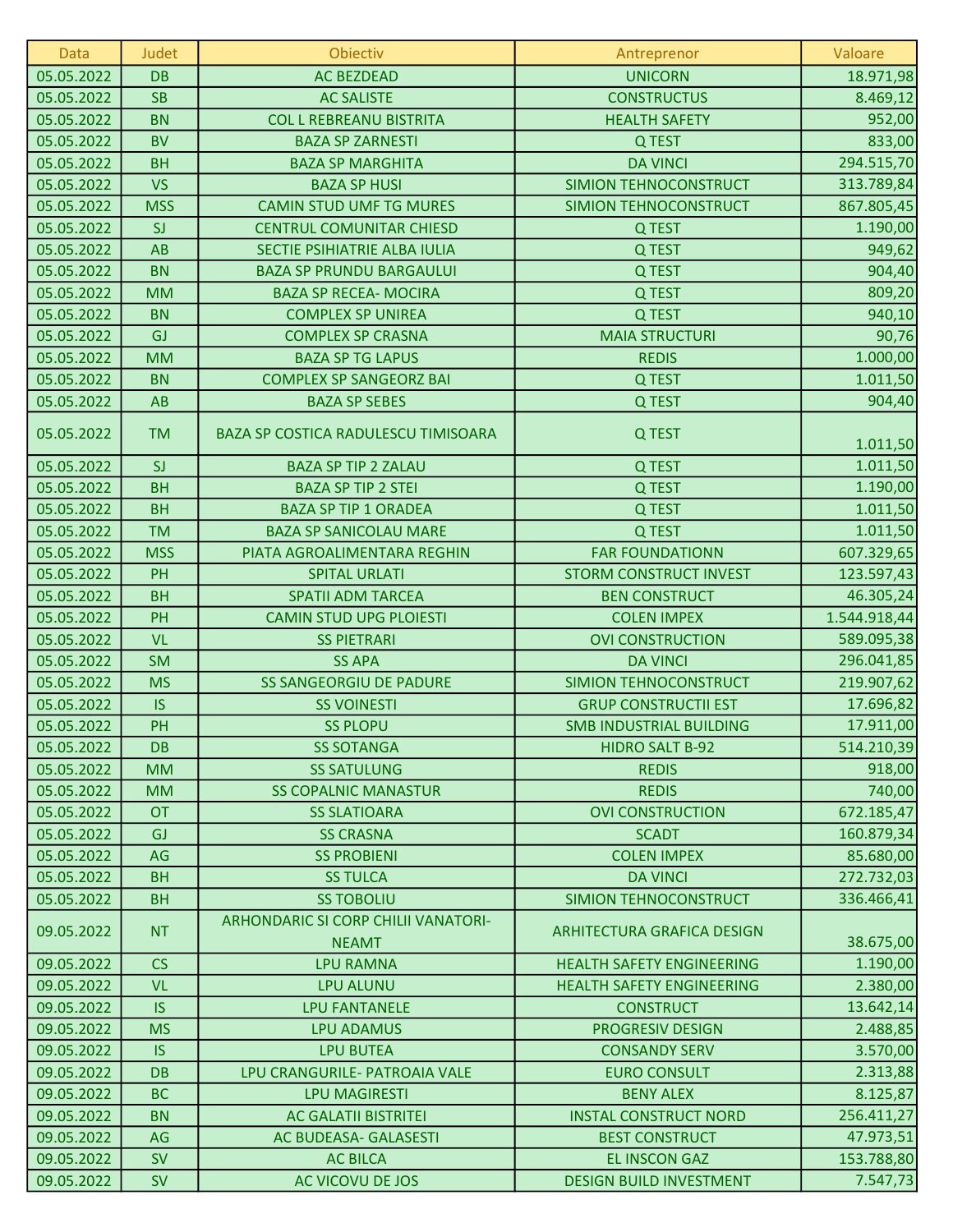| Data       | Judet                             | Obiectiv                        | Antreprenor                      | Valoare      |
|------------|-----------------------------------|---------------------------------|----------------------------------|--------------|
| 09.05.2022 | GJ                                | <b>AC SCRADA</b>                | <b>MARIAD INTERCONS</b>          | 12.442,83    |
| 09.05.2022 | <b>BT</b>                         | AC MIHAI EMINESCU - BOTOSANI    | <b>CORNELL S FLOOR</b>           | 375.034,87   |
| 09.05.2022 | GJ                                | <b>SS ROSIA DE AMARADIA</b>     | Q TEST                           | 1.190,00     |
| 09.05.2022 | <b>BH</b>                         | <b>SS BIHARIA</b>               | Q TEST                           | 1.190,00     |
| 09.05.2022 | <b>TM</b>                         | <b>SS TOPOLOVATU MARE</b>       | Q TEST                           | 809,20       |
| 09.05.2022 | <b>TM</b>                         | <b>SS SANDRA</b>                | Q TEST                           | 904,40       |
| 09.05.2022 | <b>BH</b>                         | <b>SS SALCEA</b>                | Q TEST                           | 1.190,00     |
| 09.05.2022 | <b>TM</b>                         | <b>SS TOMNATIC</b>              | Q TEST                           | 1.011,50     |
| 09.05.2022 | <b>MM</b>                         | <b>SS CALINESTI</b>             | Q TEST                           | 809,20       |
| 09.05.2022 | <b>SB</b>                         | <b>SS TALMACIU</b>              | Q TEST                           | 809,20       |
| 09.05.2022 | SI                                | <b>SS CIZER</b>                 | <b>HEALTH SAFETY ENGINEERING</b> | 833,00       |
| 09.05.2022 | CS                                | <b>SS COPACELE</b>              | <b>HEALTH SAFETY ENGINEERING</b> | 809,20       |
| 09.05.2022 | SI                                | <b>SS SAMSUD</b>                | <b>HEALTH SAFETY ENGINEERING</b> | 833,00       |
| 09.05.2022 | <b>SM</b>                         | <b>SS APA</b>                   | <b>HEALTH SAFETY ENGINEERING</b> | 833,00       |
| 09.05.2022 | CS                                | <b>SS RACASDIA</b>              | <b>HEALTH SAFETY ENGINEERING</b> | 809,20       |
| 09.05.2022 | CS                                | <b>SS RESITA</b>                | <b>HEALTH SAFETY ENGINEERING</b> | 821,10       |
| 09.05.2022 | <b>BT</b>                         | <b>SS CANDESTI</b>              | <b>DESIGN BUILD INVESTMENT</b>   | 7.670,48     |
| 09.05.2022 | <b>MM</b>                         | <b>SS MANASTUR</b>              | <b>STARCONS PMP</b>              | 4.636,43     |
| 09.05.2022 | <b>SV</b>                         | <b>SS SLATINA</b>               | <b>ALIN TRANS</b>                | 140.465,13   |
| 09.05.2022 | <b>SB</b>                         | <b>SS HOGHILAG</b>              | <b>COLEN IMPEX</b>               | 3.363,80     |
| 09.05.2022 | <b>VL</b>                         | <b>SS VLAESTI</b>               | Q TEST                           | 809,20       |
| 09.05.2022 | <b>BH</b>                         | <b>SS UILEACU DE BEIUS</b>      | Q TEST                           | 1.011,50     |
| 09.05.2022 | AB                                | SS SEMINAT TEOLOGIC ALBA IULIA  | Q TEST                           | 809,20       |
| 09.05.2022 | <b>BZ</b>                         | <b>SS BUZAU</b>                 | <b>HEALTH SAFETY ENGINEERING</b> | 833,00       |
| 09.05.2022 | CL                                | <b>SS ROSETTI</b>               | <b>EURO CONSULT</b>              | 712,41       |
| 09.05.2022 | $\ensuremath{\mathsf{IL}}\xspace$ | <b>SS ANDRASESTI</b>            | <b>EURO CONSULT</b>              | 1.190,00     |
| 09.05.2022 | <b>SV</b>                         | <b>SS LITENI</b>                | <b>DESIGN BUILD INVESTMENT</b>   | 6.622,61     |
| 09.05.2022 | HD                                | <b>BAZIN VULCAN</b>             | <b>CON A</b>                     | 269.971,45   |
| 09.05.2022 | <b>MM</b>                         | <b>SS RECEA</b>                 | Q TEST                           | 809,20       |
| 09.05.2022 | CS                                | <b>SS MOLDOVA VECHE</b>         | Q TEST                           | 1.178,10     |
| 09.05.2022 | <b>SB</b>                         | <b>SS MEDIAS</b>                | Q TEST                           | 1.011,50     |
| 09.05.2022 | <b>BV</b>                         | <b>SS FAGARAS</b>               | Q TEST                           | 809,20       |
| 09.05.2022 | CL                                | SPITAL PMPEI SAMARIAN CALARASI  | <b>ERBASU</b>                    | 1.095.746,96 |
| 09.05.2022 | PH                                | <b>SPITAL SINAIA</b>            | <b>BOG ART</b>                   | 1.435.054,04 |
| 09.05.2022 | <b>BH</b>                         | <b>REAB SS SIMIAN</b>           | <b>AMBRUS</b>                    | 132.892,01   |
| 09.05.2022 | <b>BN</b>                         | <b>COMPLEX UNIREA BISTRITA</b>  | <b>FRASINUL</b>                  | 5.919.438,13 |
| 09.05.2022 | <b>MM</b>                         | <b>BAZA SP BAIA MARE</b>        | <b>HEALTH SAFETY ENGINEERING</b> | 833,00       |
| 09.05.2022 | PH                                | <b>CENTRU SOC BUSTENI</b>       | <b>HEALTH SAFETY ENGINEERING</b> | 952,00       |
| 09.05.2022 | <b>TR</b>                         | <b>BISERICA MAGURA</b>          | <b>MAGNUM</b>                    | 565.497,16   |
| 09.05.2022 | GJ                                | <b>PRIMARIE ARCANI</b>          | <b>BEST CHANCE</b>               | 175.009,24   |
| 09.05.2022 | <b>DB</b>                         | PIATA CARTAXO PUCIOASA          | <b>MASTERCLASS AG</b>            | 967.313,69   |
| 11.05.2022 | <b>NT</b>                         | <b>MANASTIRE VANATORI NEAMT</b> | <b>POLARH DESIGN</b>             | 82.930,08    |
| 11.05.2022 | PH                                | <b>SPITAL SINAIA</b>            | <b>EURO CONSULT</b>              | 2.231,25     |
| 11.05.2022 | <b>TR</b>                         | SPITAL ALEXANDRIA               | <b>CONCELEX</b>                  | 2.792.009,29 |
| 11.05.2022 | <b>OT</b>                         | <b>BAZA SP CURTISOARA</b>       | <b>CAFMIN</b>                    | 1.034.751,95 |
| 11.05.2022 | <b>VN</b>                         | <b>BAZA GOLESTI</b>             | IDEAL TZUP/ PD EUROCONF METALIC  | 251.375,32   |
| 11.05.2022 | <b>TR</b>                         | <b>BAZA TR MAGURELE</b>         | <b>ACT CONSTRUCT MANAGEMENT</b>  | 120.748,10   |
| 11.05.2022 | SJ                                | <b>BAZA SP ZALAU</b>            | <b>STARCONS PMP</b>              | 1.263,05     |
| 11.05.2022 | GJ                                | <b>COMPLEX CRASNA</b>           | Q TEST                           | 2.427,00     |
| 11.05.2022 | <b>BN</b>                         | <b>BAZA SP UNIREA</b>           | SIMION TEHNOCONSTRUCT            | 15.870,71    |
| 11.05.2022 | CL                                | <b>BAZA SP LEHLIU GARA</b>      | <b>SPS PETROL SERVICE</b>        | 33.684,49    |
| 11.05.2022 | <b>TM</b>                         | <b>BAZA SP BUZIAS</b>           | <b>HEALTH SAFETY ENGINEERING</b> | 1.011,50     |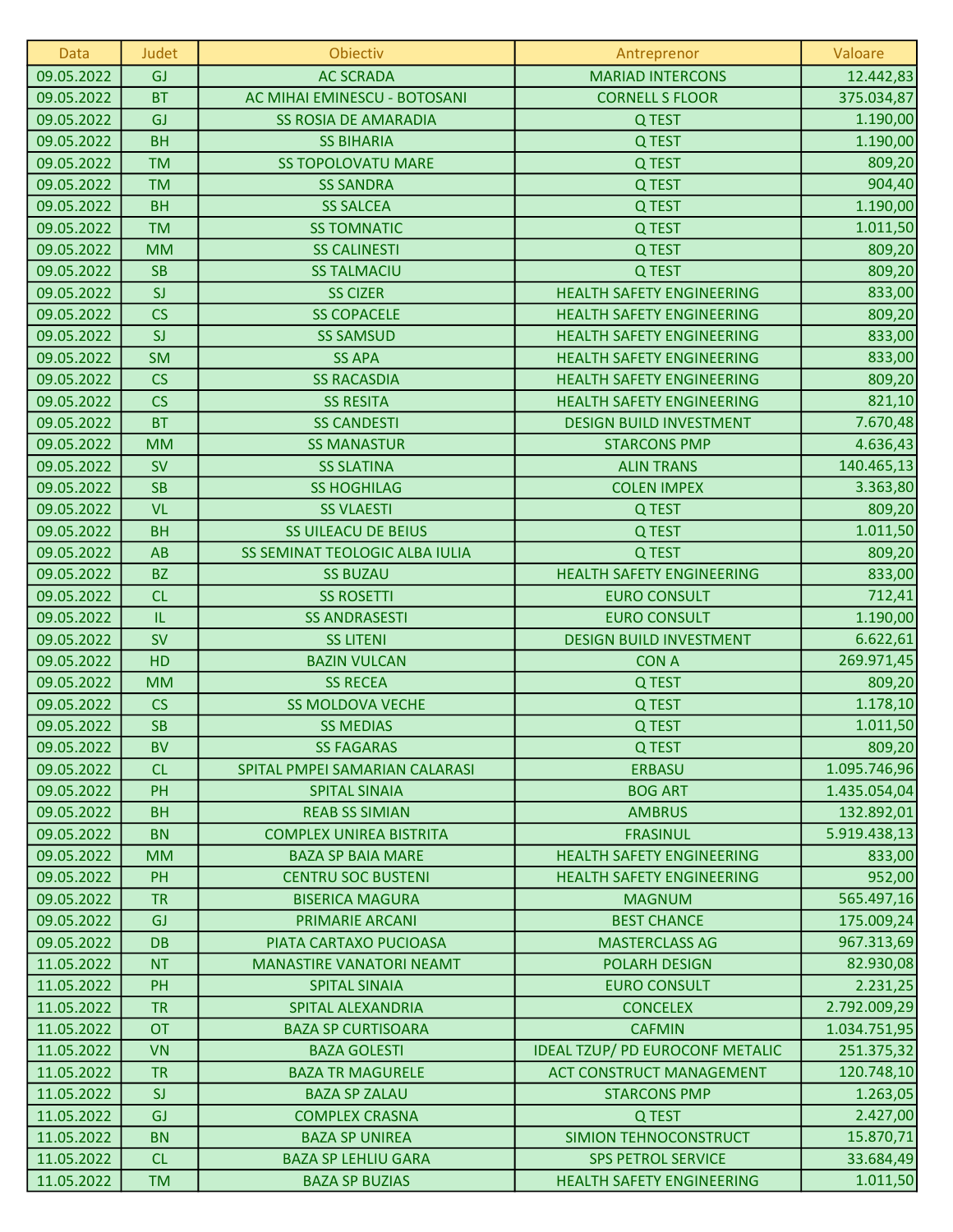| Data       | Judet      | Obiectiv                       | Antreprenor                      | Valoare      |
|------------|------------|--------------------------------|----------------------------------|--------------|
| 11.05.2022 | <b>AR</b>  | <b>BAZA SP SANTANA</b>         | <b>HEALTH SAFETY ENGINEERING</b> | 1.011,50     |
| 11.05.2022 | <b>AR</b>  | <b>BAZA SP INEU</b>            | <b>HEALTH SAFETY ENGINEERING</b> | 833,00       |
| 11.05.2022 | SI         | <b>BAZA SP TIP 1 ZALAU</b>     | <b>TPS</b>                       | 18.458,32    |
| 11.05.2022 | <b>BC</b>  | CAMIN UNIV V ALECSANDRI BACAU  | SIMION TEHNOCONSTRUCT            | 3.072.613,77 |
| 11.05.2022 | <b>BH</b>  | <b>CRESA MEDIE MARGHITA</b>    | <b>DA VINCI</b>                  | 495.750,09   |
| 11.05.2022 | <b>BH</b>  | <b>CRESA MARE ORADEA</b>       | <b>DA VINCI</b>                  | 653.687,22   |
| 11.05.2022 | <b>TR</b>  | <b>FOSE ALMATUI DE SUS</b>     | <b>CRISTITA</b>                  | 445.536,00   |
| 11.05.2022 | CJ         | ACADEMIA DE MUZICA CLUJ        | <b>HEALTH SAFETY ENGINEERING</b> | 1.190,00     |
| 11.05.2022 | GJ         | <b>SEDIU CALNIC</b>            | Q TEST                           | 1.190,00     |
| 11.05.2022 | <b>BUC</b> | <b>AMBULANTA BUC- IF</b>       | Q TEST                           | 922,25       |
| 11.05.2022 | <b>NT</b>  | <b>BAZIN TG NEAMT</b>          | <b>CURSOR HAFE</b>               | 20.721,67    |
| 11.05.2022 | <b>BN</b>  | <b>BAZIN LIVEZILE</b>          | Q TEST                           | 1.011,50     |
| 11.05.2022 | GJ         | <b>BAZIN TG JIU</b>            | Q TEST                           | 809,20       |
| 11.05.2022 | <b>TM</b>  | <b>BAZIN GHIRODA</b>           | <b>ACE</b>                       | 194.547,20   |
| 11.05.2022 | HD         | <b>BAZIN LUPENI</b>            | <b>BEST CHANCE</b>               | 26.330,80    |
| 11.05.2022 | <b>HR</b>  | <b>BAZA SP JOSENI</b>          | <b>CURSOR HAFE</b>               | 12.326,22    |
| 11.05.2022 | <b>MM</b>  | <b>BAZIN RECEA</b>             | INDPRODCOM/ OBERHAUSER           | 2.905.596,50 |
| 11.05.2022 | <b>TM</b>  | <b>BAZIN MOSNITA NOUA</b>      | <b>HEALTH SAFETY ENGINEERING</b> | 952,00       |
| 11.05.2022 | CS         | <b>BAZIN MOLDOVA NOUA</b>      | <b>VID HOLDING</b>               | 978.375,44   |
| 11.05.2022 | <b>MH</b>  | <b>BAZIN DR TR SEVERIN</b>     | <b>HEALTH SAFETY ENGINEERING</b> | 833,00       |
| 11.05.2022 | <b>BUC</b> | <b>BAZIN ACADEMIA POLITIE</b>  | <b>MEVA CONCEPT</b>              | 128.336,00   |
| 11.05.2022 | <b>MH</b>  | <b>BAZIN DR TR SEVERIN</b>     | <b>TECHNO VISION CONSULTING</b>  | 68.057,99    |
| 11.05.2022 | <b>DB</b>  | <b>AC BEZDEAD</b>              | <b>UNICORN</b>                   | 474.299,51   |
| 11.05.2022 | PH         | AC MANECIU - FACAIENI          | <b>BEST DEAL</b>                 | 111.413,40   |
| 11.05.2022 | <b>DB</b>  | <b>AC BEZDEAD</b>              | <b>UNICORN</b>                   | 18.971,98    |
| 11.05.2022 | <b>AR</b>  | <b>AC ZARAND - CINTEI</b>      | <b>DRUST</b>                     | 10.032,81    |
| 11.05.2022 | <b>BC</b>  | <b>AC HARLESTI</b>             | <b>EXPERT CAV</b>                | 1.874,04     |
| 11.05.2022 | CJ         | <b>SS TURDA</b>                | <b>ACI</b>                       | 4.072.254,22 |
| 11.05.2022 | HD         | <b>SS VETEL</b>                | <b>HEALTH SAFETY ENGINEERING</b> | 833,00       |
| 11.05.2022 | <b>AR</b>  | <b>SS LIPOVA</b>               | <b>HEALTH SAFETY ENGINEERING</b> | 809,20       |
| 11.05.2022 | <b>TM</b>  | <b>SS FARDEA</b>               | <b>HEALTH SAFETY ENGINEERING</b> | 714,00       |
| 11.05.2022 | <b>CL</b>  | <b>SS UNIREA</b>               | <b>MAGNUM</b>                    | 150.430,48   |
| 11.05.2022 | <b>TM</b>  | <b>SS SAG</b>                  | <b>HEALTH SAFETY ENGINEERING</b> | 952,00       |
| 11.05.2022 | <b>BT</b>  | <b>SS HLIPICENI</b>            | SIMION TEHNOCONSTRUCT            | 210.914,79   |
| 11.05.2022 | SI         | <b>SS VARSOLT</b>              | <b>AVRIL</b>                     | 187.637,61   |
| 11.05.2022 | <b>AR</b>  | <b>SS TARNOVA</b>              | <b>HEALTH SAFETY ENGINEERING</b> | 833,00       |
| 11.05.2022 | <b>VL</b>  | <b>SS HOREZU</b>               | <b>TEAM WORLD</b>                | 407.099,61   |
| 11.05.2022 | <b>DJ</b>  | <b>SS GHERCESTI</b>            | <b>TEAM WORLD</b>                | 460.527,15   |
| 11.05.2022 | <b>BC</b>  | <b>SS MAGIRESTI- SESURI</b>    | SIMION TEHNOCONSTRUCT            | 260.729,88   |
| 11.05.2022 | AB         | SS SEMINAR TEOLOGIC ALBA IULIA | <b>DA VINCI</b>                  | 620.329,59   |
| 11.05.2022 | AG         | <b>SS GOLESTI</b>              | <b>OVI CONSTRUCT</b>             | 218.490,71   |
| 11.05.2022 | <b>BC</b>  | <b>SS PARJOL</b>               | <b>COLORIT</b>                   | 393.639,21   |
| 11.05.2022 | <b>BH</b>  | <b>SS BIHARIA</b>              | SIMION TEHNOCONSTRUCT            | 2.744.289,95 |
| 11.05.2022 | IS.        | <b>SS LETCANI</b>              | <b>KATAR CONNEG</b>              | 19.605,09    |
| 11.05.2022 | <b>SV</b>  | <b>SS GALANESTI</b>            | <b>TEST PRIMA</b>                | 251.790,99   |
| 11.05.2022 | <b>BH</b>  | <b>SS ROSIORI</b>              | <b>TIN EXPERT</b>                | 83.188,00    |
| 11.05.2022 | <b>BH</b>  | <b>SS CHERECHIU</b>            | <b>DA VINCI</b>                  | 328.437,99   |
| 11.05.2022 | <b>GR</b>  | <b>SS IZVOARELE</b>            | <b>SPS PETROL SERVICE</b>        | 90.431,67    |
| 13.05.2022 | <b>VN</b>  | <b>LPU TULNICI</b>             | <b>BITIONFOR</b>                 | 5.448,91     |
| 13.05.2022 | <b>SV</b>  | <b>LPU BREAZA</b>              | <b>HENTZA</b>                    | 10.392,27    |
| 13.05.2022 | <b>IS</b>  | PRIMARIE HALAUCESTI            | PRO MANAGEMENT                   | 900,00       |
| 13.05.2022 | <b>AR</b>  | <b>FOSE TARNOBA</b>            | <b>TERMOPRO EDIL</b>             | 2.975.371,09 |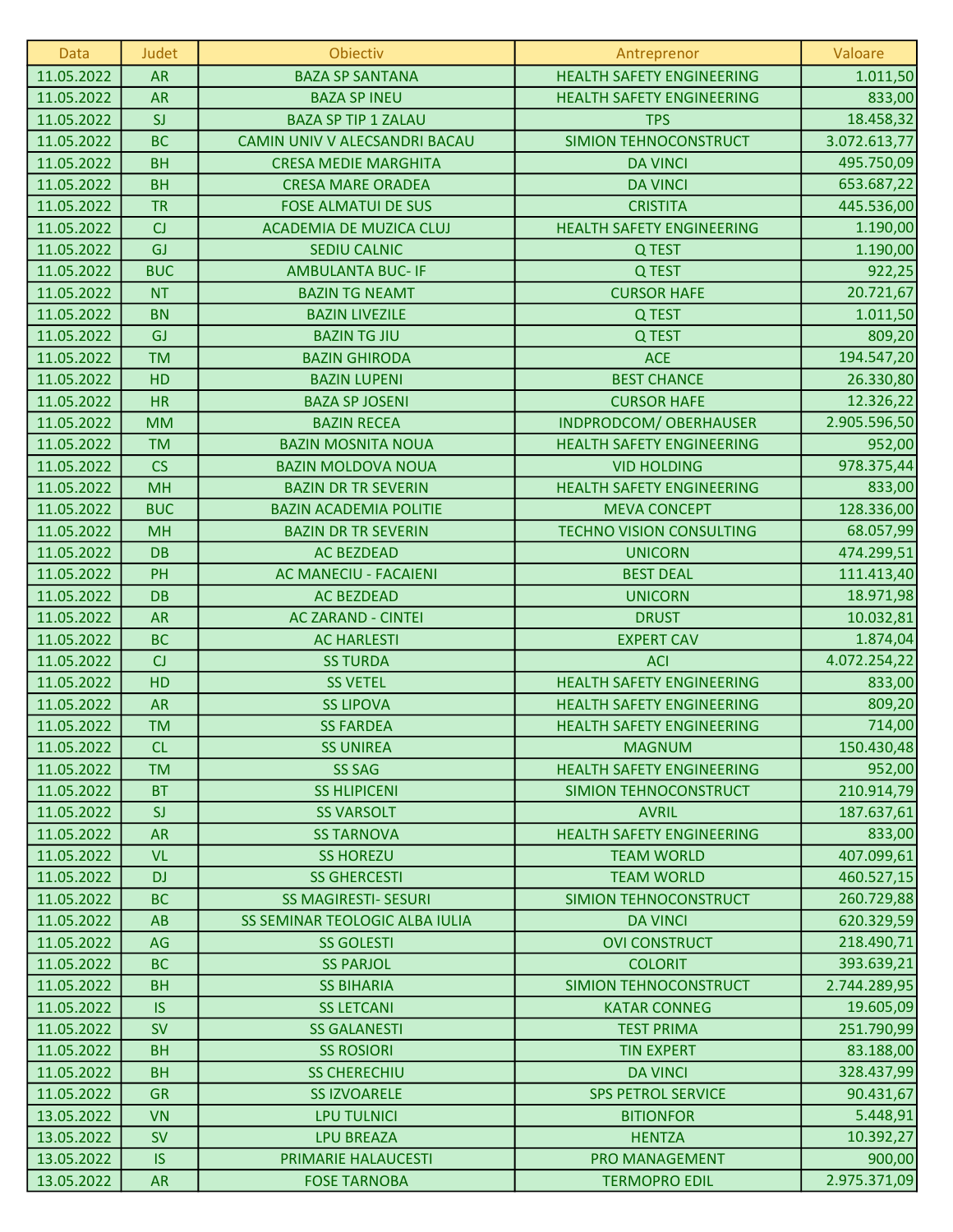| Data       | Judet     | Obiectiv                              | Antreprenor                      | Valoare      |
|------------|-----------|---------------------------------------|----------------------------------|--------------|
| 13.05.2022 | GL        | CAMIN STUD UNIV DUNAREA DE JOS GALATI | <b>CONCIVIA</b>                  | 933.430,71   |
| 13.05.2022 | <b>GL</b> | CAMIN STUD UNIV DUNAREA DE JOS GALATI | <b>CONCIVIA</b>                  | 240.860,58   |
| 13.05.2022 | <b>TR</b> | CINEMA MODERN ROSIORI DE VEDE         | <b>TEAM STAR SUD</b>             | 583.927,57   |
| 13.05.2022 | SI        | <b>CINEMA SCALA ZALAU</b>             | <b>TCI</b>                       | 188.164,03   |
| 13.05.2022 | AB        | <b>BISERICA FENES</b>                 | <b>COMPACT CONSTRUCT</b>         | 274.012,22   |
| 13.05.2022 | <b>MS</b> | <b>SPATII ISU HOREA TG MURES</b>      | <b>SOCOT</b>                     | 237.396,43   |
| 13.05.2022 | <b>SV</b> | <b>BAZIN DUMBRAVENI</b>               | <b>GENERAL CONSTRUCT</b>         | 21.472,36    |
| 13.05.2022 | <b>MM</b> | <b>BAZIN VISEU DE SUS</b>             | <b>EN ELECTRIC</b>               | 634.548,92   |
| 13.05.2022 | <b>HR</b> | <b>BAZIN REMETEA</b>                  | <b>EN ELECTRIC</b>               | 853.115,08   |
| 13.05.2022 | <b>MS</b> | <b>BAZIN MIERCUREA NIRAJULUI</b>      | <b>EN ELECTRIC</b>               | 193.258,85   |
| 13.05.2022 | GJ        | <b>BAZIN TG JIU</b>                   | <b>MASTERCLASS</b>               | 1.900.380,96 |
| 13.05.2022 | AB        | <b>COMPLEX SP OCNA MURES</b>          | <b>NORD CONFOREST</b>            | 3.091.453,81 |
| 13.05.2022 | <b>HR</b> | <b>BAZA SP JOSENI</b>                 | <b>EN ELECTRIC</b>               | 677.382,35   |
| 13.05.2022 | <b>SV</b> | <b>CASA SOC SF NECTARIE PUTNA</b>     | PRO MANAGEMENT                   | 555,55       |
| 13.05.2022 | <b>TL</b> | <b>BAZA SP BAIA</b>                   | Q TEST                           | 1.011,50     |
| 13.05.2022 | <b>GR</b> | <b>COMPLEX TERRA GRADISTEA</b>        | <b>ERBASU</b>                    | 313.075,95   |
| 13.05.2022 | <b>BC</b> | <b>AC LIVEZI</b>                      | <b>SEMARINO</b>                  | 11.882,72    |
| 13.05.2022 | <b>BC</b> | <b>AC LIVEZI</b>                      | <b>SEMARINO</b>                  | 153.347,29   |
| 13.05.2022 | CJ        | <b>AC FIZESU GHERLII</b>              | <b>MIRON CONSTRUCT</b>           | 4.217,35     |
| 13.05.2022 | <b>SB</b> | <b>AC SELIMBER</b>                    | <b>ACT CONSTRUCT</b>             | 87.694,41    |
| 13.05.2022 | <b>BZ</b> | <b>SS MEREI- LIPIA</b>                | <b>BAICULESCU</b>                | 265.414,85   |
| 13.05.2022 | <b>VN</b> | <b>SS MILCOVU</b>                     | SIMION TEHNOCONSTRUCT            | 267.682,48   |
| 13.05.2022 | <b>MM</b> | <b>SS BARSANA</b>                     | <b>EN ELECTRIC</b>               | 247.303,83   |
| 13.05.2022 | <b>DJ</b> | <b>SS BUCOVAT</b>                     | <b>COLEN IMPEX</b>               | 88.084,11    |
| 13.05.2022 | <b>BV</b> | <b>SS PREJMER</b>                     | <b>BAICULESCU</b>                | 313.706,56   |
| 13.05.2022 | <b>SV</b> | <b>SS MUSENITA</b>                    | <b>TIN EXPERT</b>                | 5.759,91     |
| 13.05.2022 | <b>DJ</b> | <b>SS CETATE</b>                      | <b>NOVARA T IMPEX</b>            | 437.578,08   |
| 13.05.2022 | <b>SV</b> | <b>SS MARITEI</b>                     | SIMION TEHNOCONSTRUCT            | 2.092.326,39 |
| 13.05.2022 | <b>SV</b> | <b>SS ZVORISTEA</b>                   | <b>SUCT</b>                      | 670.183,75   |
| 13.05.2022 | <b>SB</b> | <b>SS TALMACIU</b>                    | <b>STARCONS PMP</b>              | 4.863,73     |
| 13.05.2022 | <b>IS</b> | <b>SS DELENI - MAXUT</b>              | <b>ERVCONST GROUP</b>            | 106.042,27   |
| 13.05.2022 | SI        | <b>SS BOBOTA</b>                      | INDPRODCOM/DABIANI/ACI           | 1.078.975,07 |
| 13.05.2022 | <b>MM</b> | <b>SS CALINESTI</b>                   | SIMION TEHNOCONSTRUCT            | 93.574,73    |
| 13.05.2022 | <b>VS</b> | <b>SS ZAPODENI</b>                    | <b>VID HOLDING</b>               | 12.466,22    |
| 13.05.2022 | <b>BT</b> | <b>SS HLIPICENI</b>                   | <b>PRO MANAGEMENT</b>            | 800,00       |
| 13.05.2022 | <b>IS</b> | <b>SS DELENI - MAXUT</b>              | PRO MANAGEMENT                   | 800,00       |
| 13.05.2022 | <b>SV</b> | <b>SS LITENI</b>                      | PRO MANAGEMENT                   | 850,00       |
| 13.05.2022 | <b>VN</b> | <b>SS GOLESTI</b>                     | <b>HEALTH SAFETY</b>             | 434,35       |
| 17.05.2022 | <b>SV</b> | <b>LPU LITENI</b>                     | <b>VULTURI</b>                   | 102.417,65   |
| 17.05.2022 | <b>SV</b> | <b>LPU DRAGOESTI</b>                  | <b>HEALTH SAFETY ENGINEERING</b> | 1.190,00     |
| 17.05.2022 | <b>SV</b> | <b>LPU POIENI - SOLCA</b>             | <b>HEALTH SAFETY ENGINEERING</b> | 1.190,00     |
| 17.05.2022 | <b>VS</b> | <b>LPU ZAPODENI</b>                   | <b>HEALTH SAFETY ENGINEERING</b> | 1.190,00     |
| 17.05.2022 | <b>NT</b> | <b>LPU RUFGINOASA</b>                 | <b>HEALTH SAFETY ENGINEERING</b> | 2.380,00     |
| 17.05.2022 | <b>SV</b> | <b>LPU DOLHESTI</b>                   | <b>HEALTH SAFETY ENGINEERING</b> | 1.190,00     |
| 17.05.2022 | <b>BT</b> | <b>LPU HLIPICENI</b>                  | Q TEST                           | 1.190,00     |
| 17.05.2022 | <b>SV</b> | <b>LPU PUTNA</b>                      | <b>HEALTH SAFETY ENGINEERING</b> | 1.190,00     |
| 17.05.2022 | <b>IS</b> | <b>LPU TODIRESTI - BAICENI</b>        | <b>HEALTH SAFETY ENGINEERING</b> | 2.380,00     |
| 17.05.2022 | <b>IS</b> | <b>LPU DELENI</b>                     | Q TEST                           | 1.190,00     |
| 17.05.2022 | <b>BC</b> | <b>LPU ARDEOANI</b>                   | Q TEST                           | 1.190,00     |
| 17.05.2022 | <b>IS</b> | <b>LPU TOMESTI</b>                    | <b>HEALTH SAFETY ENGINEERING</b> | 1.983,34     |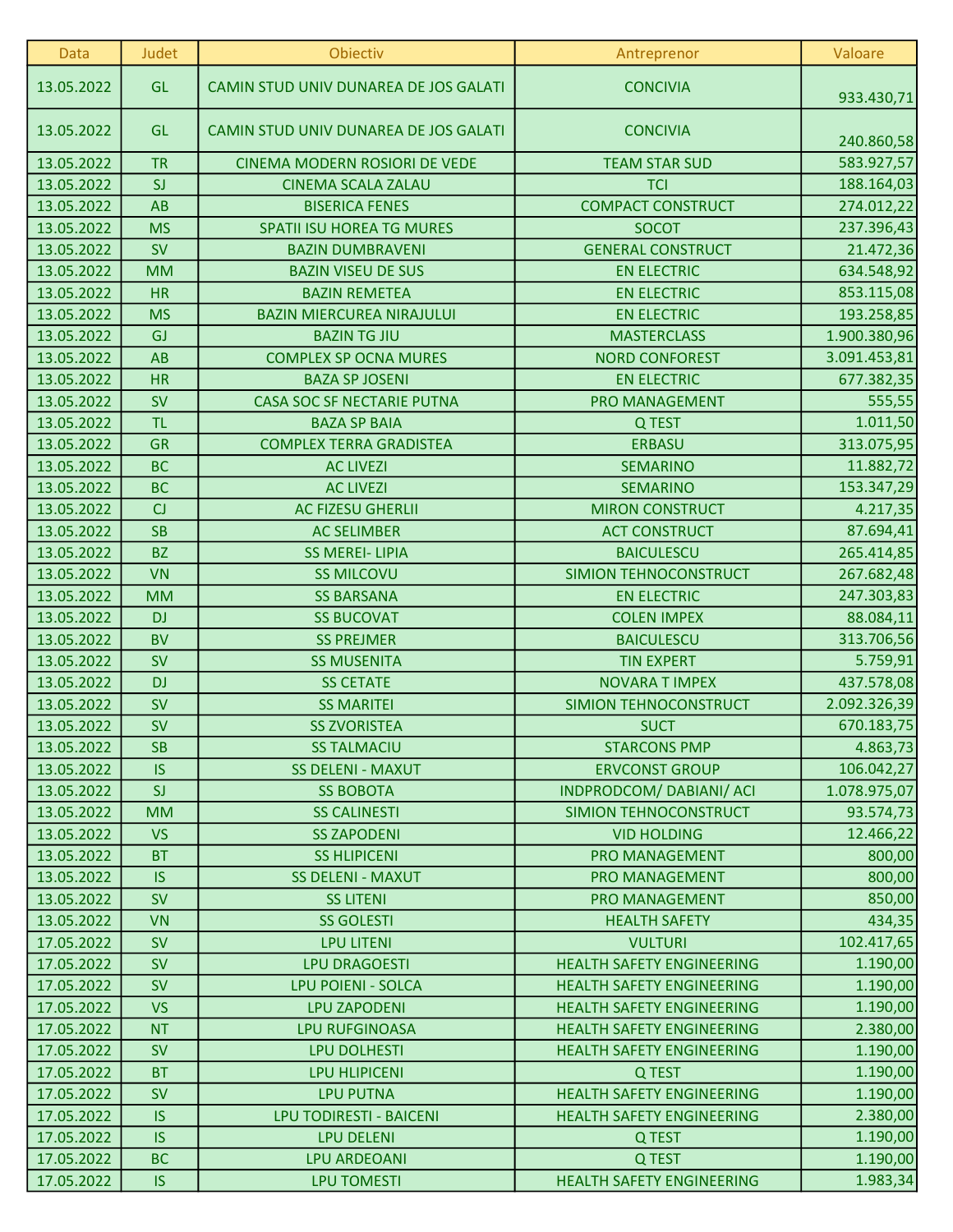| <b>Data</b>              | Judet           | Obiectiv                                                       | Antreprenor                            | Valoare              |
|--------------------------|-----------------|----------------------------------------------------------------|----------------------------------------|----------------------|
| 17.05.2022               | <b>SV</b>       | <b>LPU SLATINA</b>                                             | <b>HEALTH SAFETY ENGINEERING</b>       | 952,00               |
| 17.05.2022               | PH              | <b>COMPLEX BERCENI</b>                                         | <b>RAM-GEBAUDE</b>                     | 505.393,34           |
| 17.05.2022               | PH              | <b>COMPLEX BERCENI</b>                                         | <b>RAM-GEBAUDE</b>                     | 445.049,07           |
| 17.05.2022               | AB              | <b>MANASTIRE RAMET</b>                                         | <b>HEALTH SAFETY ENGINEERING</b>       | 892,50               |
| 17.05.2022               | AB              | <b>MANASTIRE RAMET</b>                                         | <b>HEALTH SAFETY ENGINEERING</b>       | 892,50               |
| 17.05.2022               | <b>IS</b>       | PRIMARIE CIORTESTI                                             | <b>SLV CONSULT</b>                     | 5.461,77             |
| 17.05.2022               | PH              | <b>SPITAL SINAIA</b>                                           | <b>TEHNIC-CELA</b>                     | 5.234,43             |
| 17.05.2022               | AB              | MANASTIREA VALEA BISTREI - CAMPENI                             | <b>ARIS CONSTRUCT</b>                  | 125.616,40           |
| 17.05.2022               | AB              | <b>BAZA SP AIUD</b>                                            | <b>COMPACT CONSTRUCT</b>               | 13.263,35            |
| 17.05.2022               | <b>IS</b>       | <b>BAZA SP TIBANESTI</b>                                       | Q TEST                                 | 809,20               |
| 17.05.2022               | <b>VL</b>       | <b>SPITAL BALCESC</b>                                          | <b>GENERAL SERVICE</b>                 | 29.724,96            |
| 17.05.2022               | <b>IS</b>       | PRIMARIE CIORTESTI                                             | <b>KAPITAN CONSTRUCT</b>               | 56.854,21            |
| 17.05.2022               | <b>DB</b>       | <b>JUDECATORIE TARGOVISTE</b>                                  | Q TEST                                 | 1.190,00             |
| 17.05.2022               | <b>BUC</b>      | <b>BISERICA TARCA-VITAN</b>                                    | Q TEST                                 | 1.190,00             |
| 17.05.2022               | <b>CL</b>       | PRIMARIE GRADISTEA                                             | Q TEST                                 | 1.190,00             |
| 17.05.2022               | <b>DJ</b>       | <b>BISERICA MADONA DUDU CRAIOVA</b>                            | <b>RECON</b>                           | 140.342,44           |
| 17.05.2022               | HD              | TRIBUNAL HD SI JUDECATORIE DEVA                                | Q TEST                                 | 1.190,00             |
| 17.05.2022               | <b>HR</b>       | <b>CAMPUS SC O C TASLAUANU</b>                                 | <b>HENTZA</b>                          | 531.004,66           |
| 17.05.2022               | <b>TR</b>       | <b>BAZA SP PECO TR MAGURELE</b>                                | <b>TPS</b>                             | 251.774,67           |
| 17.05.2022               | <b>AR</b>       | <b>BAZA SP SANTANA</b>                                         | <b>HEALTH SAFETY ENGINEERING</b>       | 1.011,50             |
| 17.05.2022               | <b>AR</b>       | <b>BAZA SP INEU</b>                                            | <b>HEALTH SAFETY ENGINEERING</b>       | 833,00               |
| 17.05.2022               | <b>TM</b>       | <b>BAZA SP BUZIAS</b>                                          | <b>HEALTH SAFETY ENGINEERING</b>       | 1.011,50             |
| 17.05.2022               | IF              | <b>BAZIN CHITILA</b>                                           | Q TEST                                 | 809,20               |
| 17.05.2022               | <b>TM</b>       | <b>BAZIN MOSNITA NOUA</b>                                      | <b>HEALTH SAFETY ENGINEERING</b>       | 952,00               |
| 17.05.2022               | <b>MH</b>       | <b>BAZIN DR TR SEVERIN</b>                                     | <b>HEALTH SAFETY ENGINEERING</b>       | 833,00               |
| 17.05.2022               | <b>IS</b>       | <b>AC COSTULENI</b>                                            | <b>EURO CONSULT</b>                    | 1.190,00             |
| 17.05.2022               | <b>DJ</b>       | <b>AC BREASTA</b>                                              | <b>NOVARA T IMPEX</b>                  | 7.494,38             |
| 17.05.2022               | <b>MS</b>       | <b>AC SANPAUL</b>                                              | <b>STARCONS PMP</b>                    | 7.361,43             |
| 17.05.2022               | SJ              | <b>AC BALAN- CHECHIS</b>                                       | <b>STARCONS PMP</b>                    | 4.697,78             |
| 17.05.2022               | <b>TL</b>       | <b>AC BEIDAUD</b>                                              | <b>LAURENCE</b>                        | 119.372,93           |
| 17.05.2022               | SJ              | <b>AC BALAN - CHECHIS</b>                                      | <b>EDILAS AGG</b>                      | 534.222,06           |
| 17.05.2022               | <b>HD</b>       | <b>SS VETEL</b>                                                | <b>HEALTH SAFETY ENGINEERING</b>       | 833,00               |
| 17.05.2022               | <b>TM</b>       | <b>SS FARDEA</b>                                               | <b>HEALTH SAFETY ENGINEERING</b>       | 714,00               |
| 17.05.2022               | <b>TM</b>       | <b>SS BIRDA</b>                                                | <b>HEALTH SAFETY ENGINEERING</b>       | 833,00               |
| 17.05.2022               | <b>TM</b>       | <b>SS BIRDA</b>                                                | <b>HEALTH SAFETY ENGINEERING</b>       | 833,00               |
| 17.05.2022               | <b>BH</b>       | <b>SS TAUTEU</b>                                               | <b>HEALTH SAFETY ENGINEERING</b>       | 1.190,00             |
| 17.05.2022               | <b>AR</b>       | <b>SS LIPOVA</b>                                               | <b>HEALTH SAFETY ENGINEERING</b>       | 809,20               |
| 17.05.2022               | HD              | <b>SS BACIA</b>                                                | <b>HEALTH SAFETY ENGINEERING</b>       | 1.190,00             |
| 17.05.2022               | CJ              | <b>SS TURDA</b>                                                | <b>HEALTH SAFETY ENGINEERING</b>       | 833,00               |
| 17.05.2022               | <b>AR</b>       | <b>SS TARNOVA</b>                                              | <b>HEALTH SAFETY ENGINEERING</b>       | 416,50               |
| 17.05.2022               | GJ              | <b>SS CRUSET</b>                                               | <b>EUROFIN CONSULT</b>                 | 1.190,00             |
| 17.05.2022               | <b>VL</b>       | <b>SS STOENESTI</b>                                            | <b>EUROFIN CONSULT</b>                 | 1.190,00             |
| 18.05.2022               | <b>MM</b>       | <b>SS CALINESTI</b>                                            | SIMION TEHNOCONSTRUCT                  | $-7.154,03$          |
| 19.05.2022               | <b>MM</b>       | <b>LPU COROIENI</b>                                            | <b>OPENTRANS</b>                       | 13.100,86            |
| 19.05.2022               | <b>TR</b>       | LPU BEUCA - PLOPI- ZAMBREASCA                                  | <b>CONSANDY SERV</b>                   | 1.487,50             |
| 19.05.2022<br>19.05.2022 | <b>VL</b><br>AG | <b>LPU BUJORENI</b><br>LPU CORBI- UREANU- VALEA MARE- STANESTI | <b>CAZICON</b><br><b>CONSANDY SERV</b> | 2.968,23<br>2.380,00 |
| 19.05.2022               | <b>OT</b>       | <b>BAZA SP CURTISOARA</b>                                      | Q TEST                                 | 767,55               |
| 19.05.2022               | <b>GR</b>       | <b>BAZA SP TERRA GRADISTEA</b>                                 | Q TEST                                 | 922,25               |
| 19.05.2022               | AB              | <b>AC VADU MOTILOR</b>                                         | <b>BOCVES CONSTRUCT</b>                | 95.344,38            |
| 19.05.2022               | <b>IS</b>       | <b>AC SINESTI</b>                                              | <b>CAREX GROUP</b>                     | 211.667,40           |
| 19.05.2022               | <b>BH</b>       | <b>AC SALARD</b>                                               | <b>CONSTRUCTORUL SALARD</b>            | 346.942,77           |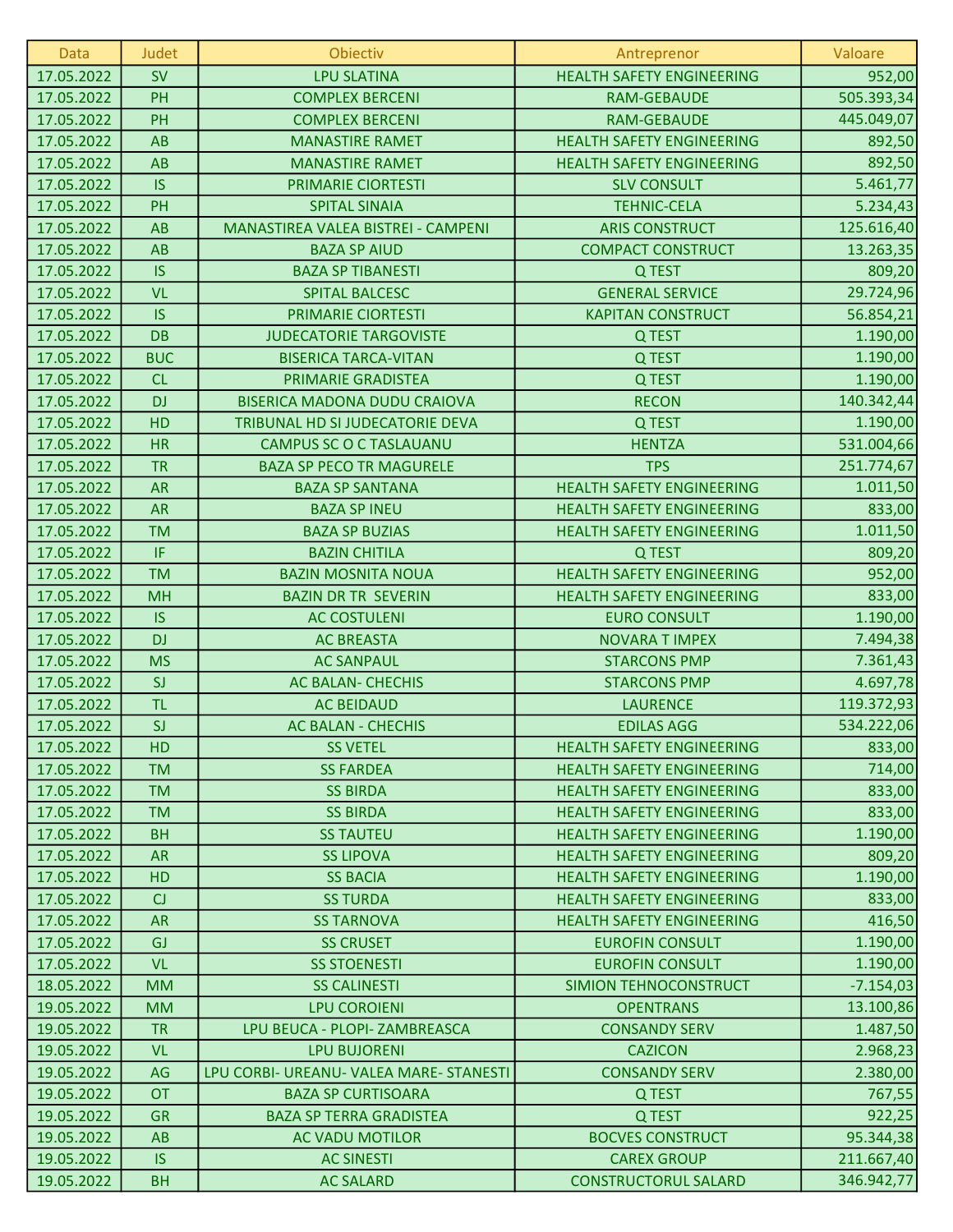| Data       | Judet     | Obiectiv                           | Antreprenor                     | Valoare      |
|------------|-----------|------------------------------------|---------------------------------|--------------|
| 19.05.2022 | <b>VL</b> | <b>AC TETOIU</b>                   | <b>FRANGOMY</b>                 | 3.067,14     |
| 19.05.2022 | <b>BH</b> | <b>AC VALEA LUI MIHAI</b>          | <b>TEHNOMAR PROD</b>            | 2.898,26     |
| 19.05.2022 | <b>HR</b> | AC FRUMOASA - BARZAVA              | <b>CONSANDY SERV</b>            | 1.190,00     |
| 19.05.2022 | IL.       | <b>AC DRIDU</b>                    | <b>ALFA CONSTRUCT</b>           | 173.759,04   |
| 19.05.2022 | <b>DJ</b> | <b>AC BREASTA</b>                  | <b>NOVARA T IMPEX</b>           | 475.276,90   |
| 19.05.2022 | AB        | <b>AC DAIA ROMANA</b>              | <b>UNILAV CONS</b>              | 98.006,13    |
| 19.05.2022 | <b>BC</b> | <b>BAZIN MOINESTI</b>              | <b>BAICULESCU</b>               | 23.869,71    |
| 19.05.2022 | CJ        | <b>ACADEMIA DE MUZICA</b>          | <b>HEALTH SAFETY</b>            | 1.190,00     |
| 19.05.2022 | <b>AR</b> | <b>FOSE TARNOVA</b>                | <b>ERISEC</b>                   | 2.380,00     |
| 19.05.2022 | <b>AR</b> | <b>FOSE TARNOVA</b>                | <b>ERISEC</b>                   | 2.380,00     |
| 19.05.2022 | SI        | PARCHET TRIBUNAL SALAJ             | <b>TCI CONTRACTOR</b>           | 399.992,32   |
| 19.05.2022 | PH        | <b>CENTRLUL SOC BUSTENI</b>        | <b>HEALTH SAFETY</b>            | 952,00       |
| 19.05.2022 | <b>TR</b> | <b>FOSE CRANGENI</b>               | <b>CONSANDY SERV</b>            | 2.380,00     |
| 19.05.2022 | <b>TR</b> | PRIMARIE CALMATUI                  | <b>CONSANDY SERV</b>            | 1.190,00     |
| 19.05.2022 | <b>TR</b> | PUNCT ISU PRIMARIE SLOBOZIA MANDRA | Q TEST                          | 1.190,00     |
| 19.05.2022 | <b>OT</b> | <b>JUDECATORIE SLATINA</b>         | Q TEST                          | 1.190,00     |
| 19.05.2022 | <b>TR</b> | <b>BISERICA MAVRODIN</b>           | Q TEST                          | 1.233,20     |
| 19.05.2022 | <b>OT</b> | <b>BISERICA CEZIENI</b>            | <b>CONSANDY SERV</b>            | 1.523,20     |
| 19.05.2022 | <b>TR</b> | <b>BISERICADRAGANESTI VLASCA</b>   | <b>RASUB</b>                    | 9.013,50     |
| 19.05.2022 | <b>VS</b> | <b>BISERICA MALINESTI</b>          | <b>NOBEL HOME</b>               | 2.964,06     |
| 19.05.2022 | <b>VS</b> | <b>BISERICA MALINESTI</b>          | <b>NOBEL HOME</b>               | 481.142,83   |
| 19.05.2022 | CT        | <b>SANATORIU TECHIRGHIOL</b>       | <b>GENERAL SERVICE GROUP 98</b> | 1.963.871,72 |
| 19.05.2022 | <b>BN</b> | <b>COMPLEX SP SANGEORZ- BAI</b>    | TRANSILVANIA GRAND CONSTRUCT    | 2.024.364,03 |
| 19.05.2022 | <b>GR</b> | <b>BAZA SP TIP 1 GIURGIU</b>       | Q TEST                          | 767,55       |
| 19.05.2022 | <b>GR</b> | <b>BAZA SP SINGURENI</b>           | Q TEST                          | 767,55       |
| 19.05.2022 | <b>MM</b> | <b>SS CALINESTI</b>                | SIMION TEHNOCONSTRUCT           | 7.154,03     |
| 19.05.2022 | AG        | SS GOLESTI- SCHITU GOLESTI         | Q TEST                          | 803,25       |
| 19.05.2022 | AG        | <b>SS ALBOTA</b>                   | Q TEST                          | 809,20       |
| 19.05.2022 | AG        | <b>SC T ARGHEZI PITESTI</b>        | Q TEST                          | 809,20       |
| 19.05.2022 | <b>OT</b> | <b>SS STUDINA</b>                  | <b>CONSANDY SERV</b>            | 1.190,00     |
| 19.05.2022 | <b>SM</b> | <b>SS NEGRESTI OAS</b>             | <b>AVRIL</b>                    | 17.326,40    |
| 19.05.2022 | <b>OT</b> | <b>SS STUDINA</b>                  | <b>BAICULESCU</b>               | 73.178,53    |
| 19.05.2022 | <b>OT</b> | <b>SS URZICA</b>                   | <b>BAICULESCU</b>               | 837.694,88   |
| 19.05.2022 | <b>GR</b> | <b>SS COLIBASI</b>                 | Q TEST                          | 1.190,00     |
| 19.05.2022 | <b>AR</b> | <b>SS TARNOVA</b>                  | <b>TERRA GAZ</b>                | 241.174,15   |
| 19.05.2022 | <b>VL</b> | <b>SS VLADESTI</b>                 | <b>HIDRO SALT B-92</b>          | 515.262,60   |
| 19.05.2022 | <b>BC</b> | <b>SS MAGIRESTI- SESURI</b>        | Q TEST                          | 809,20       |
| 19.05.2022 | <b>NT</b> | <b>SS GRUMAZESTI</b>               | Q TEST                          | 809,20       |
| 19.05.2022 | <b>SV</b> | <b>SS ZVORISTEA</b>                | Q TEST                          | 1.121,99     |
| 19.05.2022 | <b>BT</b> | <b>SS CANDESTI</b>                 | Q TEST                          | 809,20       |
| 19.05.2022 | <b>DB</b> | <b>SS SOTANGA</b>                  | Q TEST                          | 809,20       |
| 19.05.2022 | <b>DB</b> | <b>SS VULCANA BAI</b>              | Q TEST                          | 767,55       |
| 19.05.2022 | <b>SM</b> | <b>SS BARSAU DE JOS</b>            | INDPRODCOM/ OBERHAUSER INVEST   | 718.245,04   |
| 19.05.2022 | <b>BH</b> | <b>SS CURTUISENI</b>               | <b>DA VINCI</b>                 | 4.862,20     |
| 19.05.2022 | <b>TL</b> | <b>SS CASIMCEA</b>                 | <b>COLEN IMPEX</b>              | 6.103,95     |
| 19.05.2022 | <b>BT</b> | <b>SS FLAMANZI</b>                 | <b>KATAR CONNEG</b>             | 15.286,93    |
| 23.05.2022 | <b>VS</b> | <b>SS VASLUI</b>                   | <b>KATAR CONNEG</b>             | 377.278,20   |
| 23.05.2022 | <b>VS</b> | <b>SS VASLUI</b>                   | <b>KATAR CONNEG</b>             | 510.308,07   |
| 23.05.2022 | <b>VS</b> | <b>SS VASLUI</b>                   | <b>KATAR CONNEG</b>             | 16.573,94    |
| 23.05.2022 | <b>TL</b> | <b>SS BABADAG</b>                  | <b>SIGMA APS</b>                | 1.799.497,19 |
| 23.05.2022 | <b>DB</b> | <b>SS DOICESTI</b>                 | <b>KATAR CONNEG</b>             | 262.618,96   |
| 23.05.2022 | CL        | SPITAL POMPEI SAMARAN CALARASI     | <b>TECHNO VISION CONSULTING</b> | 2.587,56     |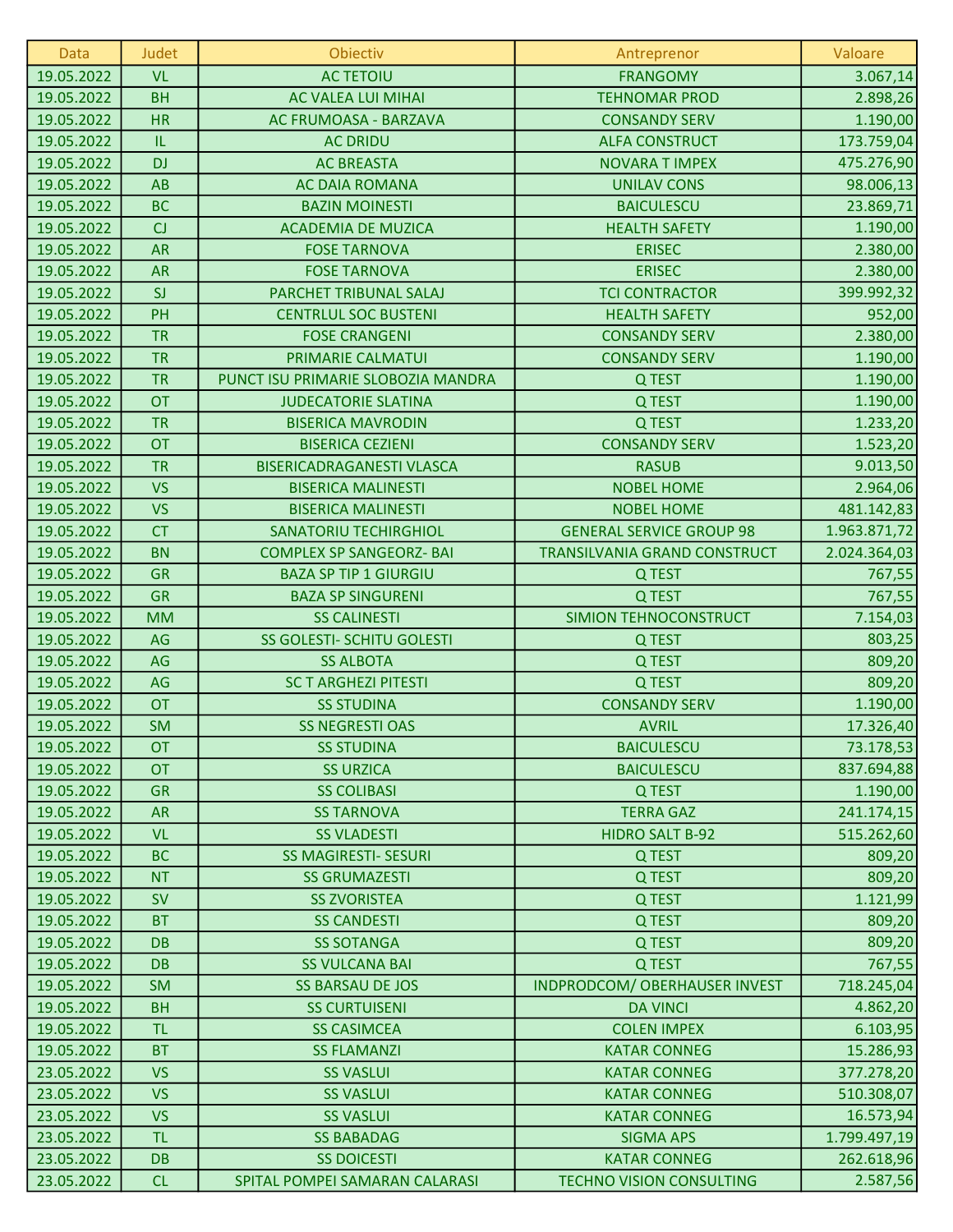| Data       | Judet     | Obiectiv                        | Antreprenor                  | Valoare      |
|------------|-----------|---------------------------------|------------------------------|--------------|
| 25.05.2022 | GJ        | <b>LPU AMARADIA</b>             | <b>GUSOI NEAGA FANEL</b>     | 1.000,00     |
| 25.05.2022 | <b>VL</b> | LPU MANASTIRE RACOVITA          | <b>GUSOI NEAGA FANEL</b>     | 2.000,00     |
| 25.05.2022 | CS        | <b>LPU TACUTA</b>               |                              | 7.221,01     |
| 25.05.2022 | CS        | <b>LPU RAMNA</b>                | <b>HEALTH SAFETY</b>         | 1.190,00     |
| 25.05.2022 | GJ        | <b>LPU NOVACI</b>               | <b>GUSOI NEAGA FANEL</b>     | 2.000,00     |
| 25.05.2022 | GJ        | LPU BERLESTI - GALCESTI         | <b>GUSOI NEAGA FANEL</b>     | 1.000,00     |
| 25.05.2022 | GL        | <b>SS GHIDIGENI</b>             | SIMION TEHNOCONSTRUCT        | 1.403.700,29 |
| 25.05.2022 | SI        | <b>SS SAMSUD</b>                | <b>HEALTH SAFETY</b>         | 833,00       |
| 25.05.2022 | <b>SM</b> | <b>SS BARSAU</b>                | <b>HEALTH SAFETY</b>         | 928,20       |
| 25.05.2022 | CS        | <b>SS RESITA</b>                | <b>HEALTH SAFETY</b>         | 821,10       |
| 25.05.2022 | AG        | <b>SS PITESTI N IORGA</b>       | <b>GUSOI NEAGA FANEL</b>     | 690,00       |
| 25.05.2022 | PH        | <b>SS GORNET- CRICOV</b>        | <b>GUSOI NEAGA FANEL</b>     | 639,00       |
| 25.05.2022 | <b>OT</b> | <b>SS SLATIOARA</b>             | <b>GUSOI NEAGA FANEL</b>     | 1.236,00     |
| 25.05.2022 | <b>OT</b> | <b>SS DOBROSLOVENI</b>          | <b>GUSOI NEAGA FANEL</b>     | 744,00       |
| 25.05.2022 | <b>VL</b> | <b>SS PIETRARI</b>              | <b>GUSOI NEAGA FANEL</b>     | 646,00       |
| 25.05.2022 | CS        | <b>SS VRANI</b>                 | <b>GUSOI NEAGA FANEL</b>     | 1.000,00     |
| 25.05.2022 | <b>VL</b> | <b>SS FARTATESTI- RUSANESTI</b> | <b>GUSOI NEAGA FANEL</b>     | 648,00       |
| 25.05.2022 | <b>VN</b> | <b>SS TAMBOIESTI - PADURENI</b> | <b>BAU PROJECT NORD</b>      | 27.900,40    |
| 25.05.2022 | <b>VL</b> | <b>SS PAUSESTI- MAGLASI</b>     | <b>GUSOI NEAGA FANEL</b>     | 1.000,00     |
| 25.05.2022 | HD        | <b>SS PETROSANI</b>             | <b>GUSOI NEAGA FANEL</b>     | 1.330,00     |
| 25.05.2022 | <b>VL</b> | <b>SS SLATIOARA</b>             | <b>GUSOI NEAGA FANEL</b>     | 1.000,00     |
| 25.05.2022 | <b>VL</b> | <b>SS OVESELU MACIUCA</b>       | <b>GUSOI NEAGA FANEL</b>     | 1.000,00     |
| 25.05.2022 | <b>MM</b> | <b>SS COPALNIC MANASTUR</b>     | <b>REDIS</b>                 | 740,00       |
| 25.05.2022 | <b>SM</b> | <b>SS APA</b>                   | <b>HEALTH SAFETY</b>         | 833,00       |
| 25.05.2022 | SI        | <b>SS CIZER</b>                 | <b>HEALTH SAFETY</b>         | 833,00       |
| 25.05.2022 | <b>BT</b> | <b>SS HLIPICENI</b>             | SIMION TEHNOCONSTRUCT        | 1.494.014,93 |
| 25.05.2022 | <b>BH</b> | <b>SS UILEACU DE BEIUS</b>      | <b>ECOTEK PROJECTS</b>       | 5.133,74     |
| 25.05.2022 | <b>BC</b> | <b>SS MAGIRESTI- SESURI</b>     | <b>SIMION TEHNOCONSTRUCT</b> | 1.453.316,76 |
| 25.05.2022 | <b>AR</b> | <b>SS SIRIA</b>                 | <b>HEALTH SAFETY</b>         | 833,00       |
| 25.05.2022 | CJ        | <b>SS SINPAUL</b>               | <b>HEALTH SAFETY</b>         | 1.190,00     |
| 25.05.2022 | CS        | <b>SS COPACELE</b>              | <b>HEALTH SAFETY</b>         | 809,20       |
| 25.05.2022 | <b>SB</b> | <b>SS TALMACIU</b>              | <b>COLEN IMPEX</b>           | 831.267,12   |
| 25.05.2022 | <b>BN</b> | <b>SS CAIANU MIC</b>            | <b>FAR FOUNDATION</b>        | 1.054.196,99 |
| 25.05.2022 | <b>TR</b> | <b>SS CALINESTI</b>             | <b>SCADT</b>                 | 1.282.205,32 |
| 25.05.2022 | <b>BH</b> | <b>SS BIHARIA</b>               | SIMION TEHNOCONSTRUCT        | 3.423.808,57 |
| 25.05.2022 | <b>DB</b> | <b>SS CORNESTI</b>              | <b>BAICULESCU CONSTRUCT</b>  | 270.389,03   |
| 25.05.2022 | <b>BC</b> | <b>SS DARMANESTI</b>            | <b>BAICULESCU CONSTRUCT</b>  | 259.265,49   |
| 25.05.2022 | <b>GJ</b> | <b>SS DANESTI</b>               | <b>GUSOI NEAGA FANEL</b>     | 1.000,00     |
| 25.05.2022 | <b>GJ</b> | SS BERLESTI - LIHULESTI         | <b>GUSOI NEAGA FANEL</b>     | 1.000,00     |
| 25.05.2022 | <b>BH</b> | <b>SS BIHARIA</b>               | <b>PROVINCI</b>              | 17.970,16    |
| 25.05.2022 | <b>SM</b> | <b>SS HOMOROADE</b>             | <b>HEALTH SAFETY</b>         | 1.190,00     |
| 25.05.2022 | <b>MM</b> | <b>BAZIN VISEU DE SUS</b>       | <b>HEALTH SAFETY</b>         | 952,00       |
| 25.05.2022 | HD        | <b>BAZIN LUPENI</b>             | <b>BEST CHANCE</b>           | 183.595,34   |
| 25.05.2022 | <b>BC</b> | <b>BAZIN MOINESTI</b>           | <b>BAICULESCU CONSTRUCT</b>  | 195.203,27   |
| 25.05.2022 | <b>NT</b> | <b>AC GRUMAZESTI</b>            | <b>OAJDEA CATALIN</b>        | 4.056,41     |
| 25.05.2022 | <b>OT</b> | <b>AC DOBROTEASA</b>            | <b>VIOCLAR IMPEX</b>         | 15.101,41    |
| 25.05.2022 | <b>SV</b> | <b>AC SUCEVITA</b>              | <b>OAJDEA CATALIN</b>        | 5.189,02     |
| 25.05.2022 | CL        | <b>AC DOROBANTU</b>             | <b>ROMANOR</b>               | 36.486,12    |
| 25.05.2022 | <b>BT</b> | <b>AC COSULA</b>                | <b>OAJDEA CATALIN</b>        | 13.738,76    |
| 25.05.2022 | <b>BC</b> | <b>AC PODURI - BUCSESTI</b>     | <b>CADANIS</b>               | 122.490,43   |
| 25.05.2022 | <b>BT</b> | AC VARFU CAMPULUI               | <b>OAJDEA CATALIN</b>        | 2.343,46     |
| 25.05.2022 | <b>GR</b> | <b>TARG BOLINTIN VALE</b>       | <b>ERBASU</b>                | 709.461,62   |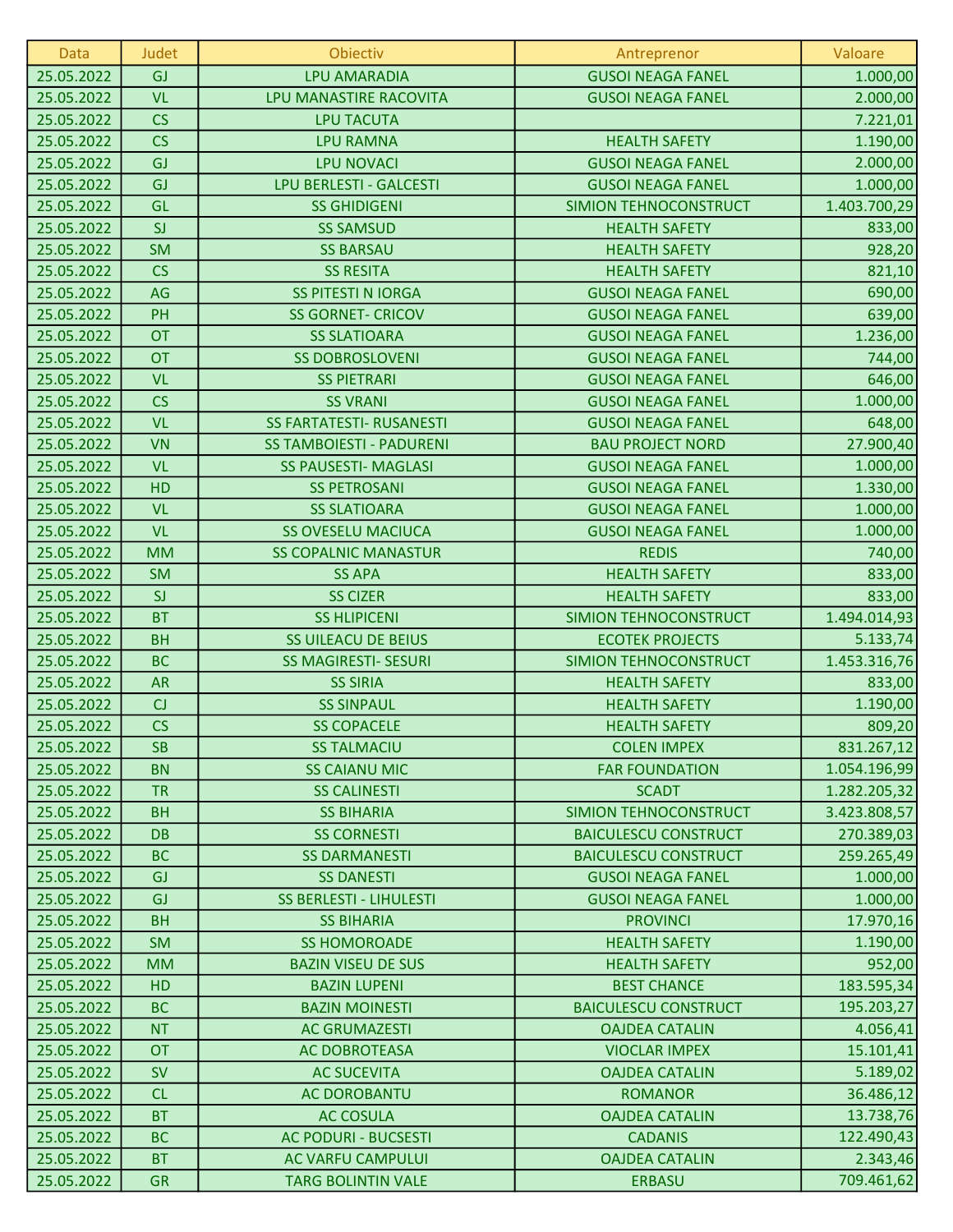| 25.05.2022<br>CL<br>PRIMARIE GRADISTEA<br><b>ZMC TRADING</b><br>25.05.2022<br><b>DJ</b><br><b>BISERICA MADONA DUDU CRAIOVA</b><br><b>GUSOI NEAGA FANEL</b><br><b>TR</b><br>25.05.2022<br><b>CINEMA FLACARA TR MAGURELE</b><br><b>MAIA STRUCTURI</b><br>25.05.2022<br><b>MM</b><br><b>BAZA SP TIP 1 BAIA MARE</b><br><b>HEALTH SAFETY</b> | 41.921,22<br>790,00<br>958.155,31<br>833,00<br>131.322,97 |
|------------------------------------------------------------------------------------------------------------------------------------------------------------------------------------------------------------------------------------------------------------------------------------------------------------------------------------------|-----------------------------------------------------------|
|                                                                                                                                                                                                                                                                                                                                          |                                                           |
|                                                                                                                                                                                                                                                                                                                                          |                                                           |
|                                                                                                                                                                                                                                                                                                                                          |                                                           |
|                                                                                                                                                                                                                                                                                                                                          |                                                           |
| 25.05.2022<br><b>BN</b><br><b>BAZA SP TIP 1 BISTRITA</b><br>SIMION TEHNOCONSTRUCT                                                                                                                                                                                                                                                        |                                                           |
| GJ<br>25.05.2022<br><b>COMPLEX CRASNA</b><br><b>MAIA STRUCTURI</b>                                                                                                                                                                                                                                                                       | 10.519,60                                                 |
| <b>BUC</b><br>25.05.2022<br><b>IRIMAT</b><br><b>STADION STEAUA</b>                                                                                                                                                                                                                                                                       | 19.887,93                                                 |
| PH<br>25.05.2022<br><b>COMPLEX BERCENI</b><br><b>SEC ADINVEST</b>                                                                                                                                                                                                                                                                        | 39.298,04                                                 |
| SJ<br>25.05.2022<br><b>BAZA SP TIP 1 ZALAU</b><br><b>TPS ENGINEERING</b>                                                                                                                                                                                                                                                                 | 140.108,77                                                |
| <b>VL</b><br>25.05.2022<br><b>COMPLEX BERBESTI</b><br><b>GUSOI NEAGA FANEL</b>                                                                                                                                                                                                                                                           | 748,00                                                    |
| <b>BV</b><br><b>BAZA SP ZARNESTI</b><br>25.05.2022<br><b>SEC ADINVEST</b>                                                                                                                                                                                                                                                                | 8.427,23                                                  |
| <b>BUC</b><br>25.05.2022<br><b>UMF CAROL DAVILA</b><br><b>TERRA GAZ</b>                                                                                                                                                                                                                                                                  | 508.134,82                                                |
| <b>VS</b><br>25.05.2022<br><b>SPITAL VASLUI</b><br><b>TEC TELECOM</b>                                                                                                                                                                                                                                                                    | 613.830,84                                                |
| <b>TR</b><br>25.05.2022<br><b>REAB SS SUHAIA</b><br><b>REAL DECO</b>                                                                                                                                                                                                                                                                     | 363.734,58                                                |
| CJ<br>25.05.2022<br><b>ACADEMIA DE MUZICA CLUJ</b><br><b>BASELI CONSULT</b>                                                                                                                                                                                                                                                              | 6.363,38                                                  |
| PH<br>25.05.2022<br><b>CAMIN STUD UPG PLOIESTI</b><br><b>GLOBAL PROIECT CONSULT</b>                                                                                                                                                                                                                                                      | 4.543,23                                                  |
| <b>TM</b><br>25.05.2022<br>CAMIN STUD USAMV TIMISOARA<br><b>BEST DEAL</b>                                                                                                                                                                                                                                                                | 882.165,67                                                |
| <b>VS</b><br>27.05.2022<br><b>HEALTH SAFETY</b><br><b>LPU ZAPODENI</b>                                                                                                                                                                                                                                                                   | 1.190,00                                                  |
| <b>VS</b><br>27.05.2022<br><b>LPU BACANI</b><br><b>ADJECTIV CONSULTING</b>                                                                                                                                                                                                                                                               | 2.380,00                                                  |
| <b>VL</b><br>27.05.2022<br><b>LPU BARBATESTI</b><br><b>MARIDOR</b>                                                                                                                                                                                                                                                                       | 1.905,39                                                  |
| <b>IS</b><br>27.05.2022<br><b>LPU POPRICANI</b><br><b>CONEST</b>                                                                                                                                                                                                                                                                         | 10.348,76                                                 |
| <b>BT</b><br><b>LPU DARABANI</b><br><b>CORNNEL S FLOOR</b><br>27.05.2022                                                                                                                                                                                                                                                                 | 17.318,89                                                 |
| <b>SB</b><br>27.05.2022<br><b>AC SURA MARE</b><br><b>AMAHOUSE</b>                                                                                                                                                                                                                                                                        | 100.705,78                                                |
| <b>MM</b><br><b>AC STRAMTURA</b><br><b>ELECTROMARA</b><br>27.05.2022                                                                                                                                                                                                                                                                     | 201.473,17                                                |
| 27.05.2022<br><b>IS</b><br><b>AC RADUCANENI</b><br><b>VERTICAL BUILD</b>                                                                                                                                                                                                                                                                 | 46.694,46                                                 |
| 27.05.2022<br><b>BH</b><br>AC BOROD - BOROZEL<br><b>MESTERI PRICEPUTI</b>                                                                                                                                                                                                                                                                | 1.101.178,45                                              |
| <b>TL</b><br>27.05.2022<br><b>LAURENCE</b><br><b>AC BAIA</b>                                                                                                                                                                                                                                                                             | 7.950,68                                                  |
| <b>CT</b><br>27.05.2022<br><b>AC LIMANU</b><br><b>ATLANTIC BLUE</b>                                                                                                                                                                                                                                                                      | 313.603,70                                                |
| SJ<br>27.05.2022<br><b>GARCEIU</b><br><b>AMBIANTA EDIL</b>                                                                                                                                                                                                                                                                               | 48.863,69                                                 |
| 27.05.2022<br><b>MH</b><br><b>AC GARLA MARE</b><br><b>MARIAD INTERCONS</b>                                                                                                                                                                                                                                                               | 598.029,58                                                |
| <b>TL</b><br>27.05.2022<br><b>AC HORIA</b><br><b>SIGMA APS</b>                                                                                                                                                                                                                                                                           | 382.621,29                                                |
| 27.05.2022<br><b>AC GHIDIGENI</b><br>GL<br>P D EUROCONF                                                                                                                                                                                                                                                                                  | 1.120.616,79                                              |
| 27.05.2022<br><b>BT</b><br><b>AC VORONA</b><br><b>SIGMA APS</b>                                                                                                                                                                                                                                                                          | 691.687,51                                                |
| IF<br>27.05.2022<br><b>SS CORBEANCA- TAMASI</b><br>SIMION TEHNOCONSTRUCT                                                                                                                                                                                                                                                                 | 293.098,47                                                |
| 27.05.2022<br>PH<br><b>SS CAMPINA</b><br>SIMION TEHNOCONSTRUCT                                                                                                                                                                                                                                                                           | 102.375,70                                                |
| 27.05.2022<br><b>SS SC N BALCESCU PITESTI</b><br><b>COLEN IMPEX</b><br>AG                                                                                                                                                                                                                                                                | 86.870,00                                                 |
| 27.05.2022<br><b>TR</b><br><b>SS DRACSANI</b><br><b>GENERAL INVEST</b>                                                                                                                                                                                                                                                                   | 78.749,45                                                 |
| 27.05.2022<br>CL<br><b>SS VASILATI</b><br><b>COLEN IMPEX</b>                                                                                                                                                                                                                                                                             | 88.060,00                                                 |
| <b>BN</b><br>27.05.2022<br><b>SS GALATII BISTRITEI</b><br><b>TIN EXPERT</b>                                                                                                                                                                                                                                                              | 80.791,86                                                 |
| 27.05.2022<br><b>TL</b><br><b>COLEN IMPEX</b><br><b>SS CASIMCEA</b><br>GL<br><b>BAICULESCU CONSTRUCT</b>                                                                                                                                                                                                                                 | 20.432,78<br>310.960,65                                   |
| 27.05.2022<br><b>SS LIESTI</b><br><b>SS COMPLEX LAUDER REUT</b>                                                                                                                                                                                                                                                                          |                                                           |
| 27.05.2022<br><b>BUC</b><br><b>CONCAS</b><br>27.05.2022<br><b>COLEN IMPEX</b><br><b>GJ</b><br><b>SS ROSIA DE AMARADIA</b>                                                                                                                                                                                                                | 38.781,75<br>158.214,69                                   |
| 27.05.2022<br>PH<br><b>SS ALBESTI PALEOLOGU</b><br><b>EUROFIN</b>                                                                                                                                                                                                                                                                        | 1.190,00                                                  |
| CL<br>27.05.2022<br><b>EUROFIN</b><br><b>SS UNIREA</b>                                                                                                                                                                                                                                                                                   | 833,00                                                    |
| 27.05.2022<br><b>TL</b><br><b>SS GRECI</b><br><b>HEALTH SAFETY</b>                                                                                                                                                                                                                                                                       | 416,50                                                    |
| 27.05.2022<br>CJ<br><b>SS TURDA</b><br><b>HEALTH SAFETY</b>                                                                                                                                                                                                                                                                              | 833,00                                                    |
| 27.05.2022<br>AG<br><b>SS POLIV PITESTI</b><br>Q TEST                                                                                                                                                                                                                                                                                    | 837,76                                                    |
| 27.05.2022<br><b>CT</b><br><b>SS POLIV PITESTI</b><br><b>SSM-SU MAXPROTECT</b>                                                                                                                                                                                                                                                           | 1.190,00                                                  |
| 27.05.2022<br>AG<br><b>SS POLIV PITESTI</b><br>Q TEST                                                                                                                                                                                                                                                                                    | 837,76                                                    |
| CL<br>27.05.2022<br><b>SS PLATARESTI</b><br><b>SMB STEEL</b>                                                                                                                                                                                                                                                                             | 112.280,21                                                |
| 27.05.2022<br><b>SS ALBA IULIA</b><br><b>TIN EXPERT</b><br><b>AB</b>                                                                                                                                                                                                                                                                     | 91.322,34                                                 |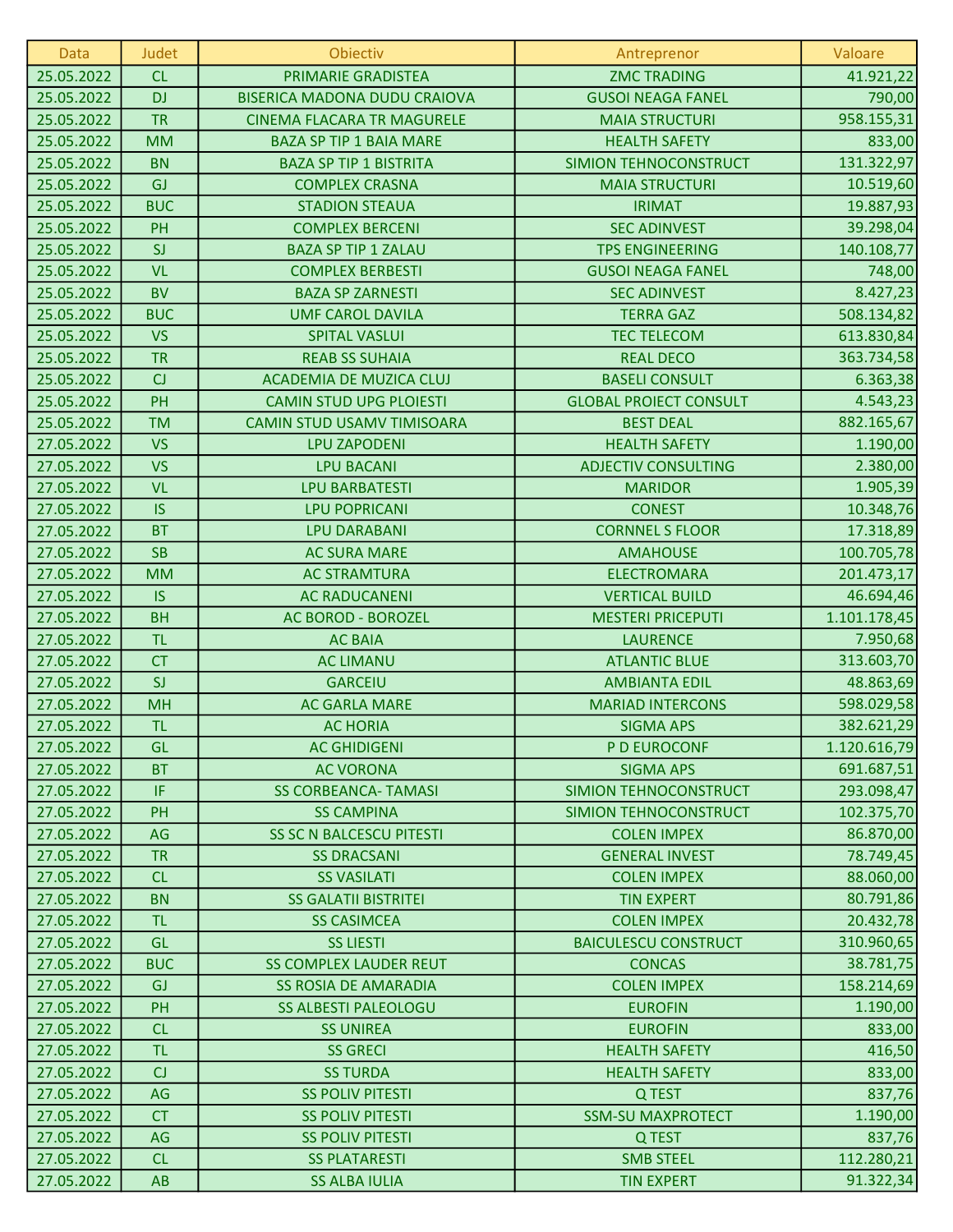| <b>Data</b> | Judet      | Obiectiv                            | Antreprenor                   | Valoare      |
|-------------|------------|-------------------------------------|-------------------------------|--------------|
| 27.05.2022  | <b>OT</b>  | <b>SS VOINEASA</b>                  | <b>GRUP PRIMACONS</b>         | 469.492,58   |
| 27.05.2022  | <b>BT</b>  | <b>SS MIHAI EMINESCU - IPOTESTI</b> | <b>ERVCONST GROUP</b>         | 2.784.170,19 |
| 27.05.2022  | CJ         | <b>SS TURDA</b>                     | <b>STRUCTURALL CONSULTING</b> | 19.992,55    |
| 27.05.2022  | CJ         | <b>SS TURDA</b>                     | <b>STRUCTURALL CONSULTING</b> | 16.878,88    |
| 27.05.2022  | CL         | <b>SS DOR</b>                       | <b>GUSOI NEAGA FANEL</b>      | 646,00       |
| 27.05.2022  | PH         | <b>SS MAGURELE</b>                  | <b>GUSOI NEAGA FANEL</b>      | 666,00       |
| 27.05.2022  | CL         | <b>SS INDEPENDENTA</b>              | <b>GUSOI NEAGA FANEL</b>      | 646,00       |
| 27.05.2022  | CL         | <b>SS INDEPENDENTA</b>              | <b>GAAN COM 94</b>            | 412.312,17   |
| 27.05.2022  | <b>IS</b>  | <b>SS MOGOSESTI</b>                 | <b>KATAR CONNEG</b>           | 726.266,43   |
| 27.05.2022  | <b>CT</b>  | <b>CAZINO CONSTANTA</b>             | Q TEST                        | 1.178,10     |
| 27.05.2022  | <b>CT</b>  | <b>CAZINO CONSTANTA</b>             | Q TEST                        | 1.178,10     |
| 27.05.2022  | <b>BN</b>  | <b>COLEGIUL NAT L REBREANU</b>      | <b>HEALTH SAFETY</b>          | 952,00       |
| 27.05.2022  | <b>BN</b>  | <b>COLEGIUL NAT L REBREANU</b>      | <b>MEDOS</b>                  | 30.554,87    |
| 27.05.2022  | <b>BN</b>  | <b>COLEGIUL NAT L REBREANU</b>      | <b>MEDOS</b>                  | 27.144,79    |
| 27.05.2022  | GJ         | <b>BAZA SP TG JIU</b>               | <b>HEALTH SAFETY</b>          | 1.594,60     |
| 27.05.2022  | CL         | <b>BAZA SP LEHLIU GARA</b>          | <b>SPS PETROL SERVICE</b>     | 170.055,63   |
| 27.05.2022  | <b>AR</b>  | <b>BAZA SP INEU</b>                 | <b>AGCM</b>                   | 466.353,51   |
| 27.05.2022  | IF.        | <b>MANASTIRE SNAGOV</b>             | <b>EUROFIN</b>                | 1.190,00     |
| 27.05.2022  | CL         | PRIMARIE PERISORU                   | <b>MARIAD INTERCONS</b>       | 8.010,50     |
| 27.05.2022  | CL         | PRIMARIE PERISORU                   | <b>MARIAD INTERCONS</b>       | 133.660,80   |
| 27.05.2022  | <b>BUC</b> | <b>PALAT NIFON</b>                  | <b>ACTEON CONSULTING</b>      | 3.284,40     |
| 27.05.2022  | <b>BN</b>  | <b>COLEGIUL NAT L REBREANU</b>      | <b>MIS GRUP</b>               | 3.501.121,61 |
| 27.05.2022  | <b>TL</b>  | <b>BAZA SP BAIA</b>                 | <b>HENTZA BUSINESS</b>        | 777.316,25   |
| 27.05.2022  | <b>MS</b>  | <b>BAZIN MIERCUREA NIRAJULUI</b>    | <b>EN ELECTRIC</b>            | 2.142.266,27 |
| 27.05.2022  | PH         | <b>BAZIN CORNU</b>                  | <b>GUSOI NEAGA FANEL</b>      | 646,00       |
| 27.05.2022  | <b>BN</b>  | <b>BAZIN LIVEZI</b>                 | <b>RECORD</b>                 | 279.411,79   |
| 27.05.2022  | <b>BN</b>  | <b>BAZIN LIVEZI</b>                 | <b>RECORD</b>                 | 119.622,12   |
| 27.05.2022  | CJ         | <b>BAZIN GHERLA</b>                 | <b>BAICULESCU CONSTRUCT</b>   | 391.335,05   |
| 27.05.2022  | <b>BH</b>  | <b>CENTRU SP RECREERE SALONTA</b>   | <b>ERBASU</b>                 | 3.618.157,72 |
| 27.05.2022  | CL         | <b>BAZA SP DRAGALINA</b>            | <b>COLEN IMPEX</b>            | 313.150,67   |
| 27.05.2022  | <b>BV</b>  | <b>BAZA SP FAGARAS</b>              | <b>COLEN IMPEX</b>            | 313.150,67   |
| 27.05.2022  | PH         | <b>COMPLEX BERCENI</b>              | RAM-GEBAUDE                   | 1.794.617,54 |
| 27.05.2022  | <b>MM</b>  | <b>BAZA SP RECEA- MOCIRA</b>        | <b>AGCM</b>                   | 340.908,34   |
| 27.05.2022  | <b>TR</b>  | <b>STADION ALEXANDRIA</b>           | Q TEST                        | 949,62       |
| 27.05.2022  | PH         | <b>COMPLEX BERCENI</b>              | <b>EUROFIN</b>                | 882,59       |
| 27.05.2022  | <b>BN</b>  | <b>COMPLEX SP UNIREA</b>            | Q TEST                        | 940,10       |
| 27.05.2022  | CL         | SPITAL POMPEI SAMARIAN CALARASI     | <b>EUROFIN</b>                | 677,63       |
| 27.05.2022  | PH         | <b>UPG PLOIESTI</b>                 | <b>GUSOI NEAGA FANEL</b>      | 730,00       |
| 27.05.2022  | <b>TR</b>  | <b>TRIBUNAL TELEORMAN</b>           | Q TEST                        | 1.190,00     |
| 27.05.2022  | <b>TR</b>  | <b>TRIBUNAL TELEORMAN</b>           | Q TEST                        | 1.190,00     |
| 31.05.2022  | CS         | <b>LPU MARGA</b>                    | <b>TELECERNA</b>              | 11.808,36    |
| 31.05.2022  | <b>CT</b>  | <b>SS LIMANU</b>                    | <b>VID HOLDING</b>            | 233.664,55   |
| 31.05.2022  | SI         | <b>SS CIZER</b>                     | <b>PAULO GEPA</b>             | 153.205,84   |
| 31.05.2022  | <b>VN</b>  | <b>SS GOLESTI</b>                   | <b>HIDRO SALT B-92</b>        | 1.026.174,27 |
| 31.05.2022  | CJ         | <b>SS SINPAUL</b>                   | TIN EXPERT CONSTRUCT          | 244.469,14   |
| 31.05.2022  | <b>SM</b>  | <b>SS ARDUS- MADARAS</b>            | <b>INDPRODCOM/ DABIANI</b>    | 656.379,63   |
| 31.05.2022  | <b>MM</b>  | <b>SS MOISEI</b>                    | INDPRODCOM/ OBERHAUSER        | 975.569,90   |
| 31.05.2022  | SI         | <b>SS JIBOU</b>                     | INDPRODCOM/ OBERHAUSER        | 605.972,41   |
| 31.05.2022  | <b>GR</b>  | <b>SS IZVOARELE</b>                 | <b>SPS PETROL SERVICE</b>     | 97.457,34    |
| 31.05.2022  | <b>MM</b>  | <b>SS CALINESTI</b>                 | SIMION TEHNOCONSTRUCT         | 2.047.078,45 |
| 31.05.2022  | IL.        | <b>SS ROSIORI</b>                   | <b>COLEN IMPEX</b>            | 276.099,19   |
| 31.05.2022  | SI         | <b>SS BOGHIS</b>                    | <b>AVRIL</b>                  | 94.877,85    |